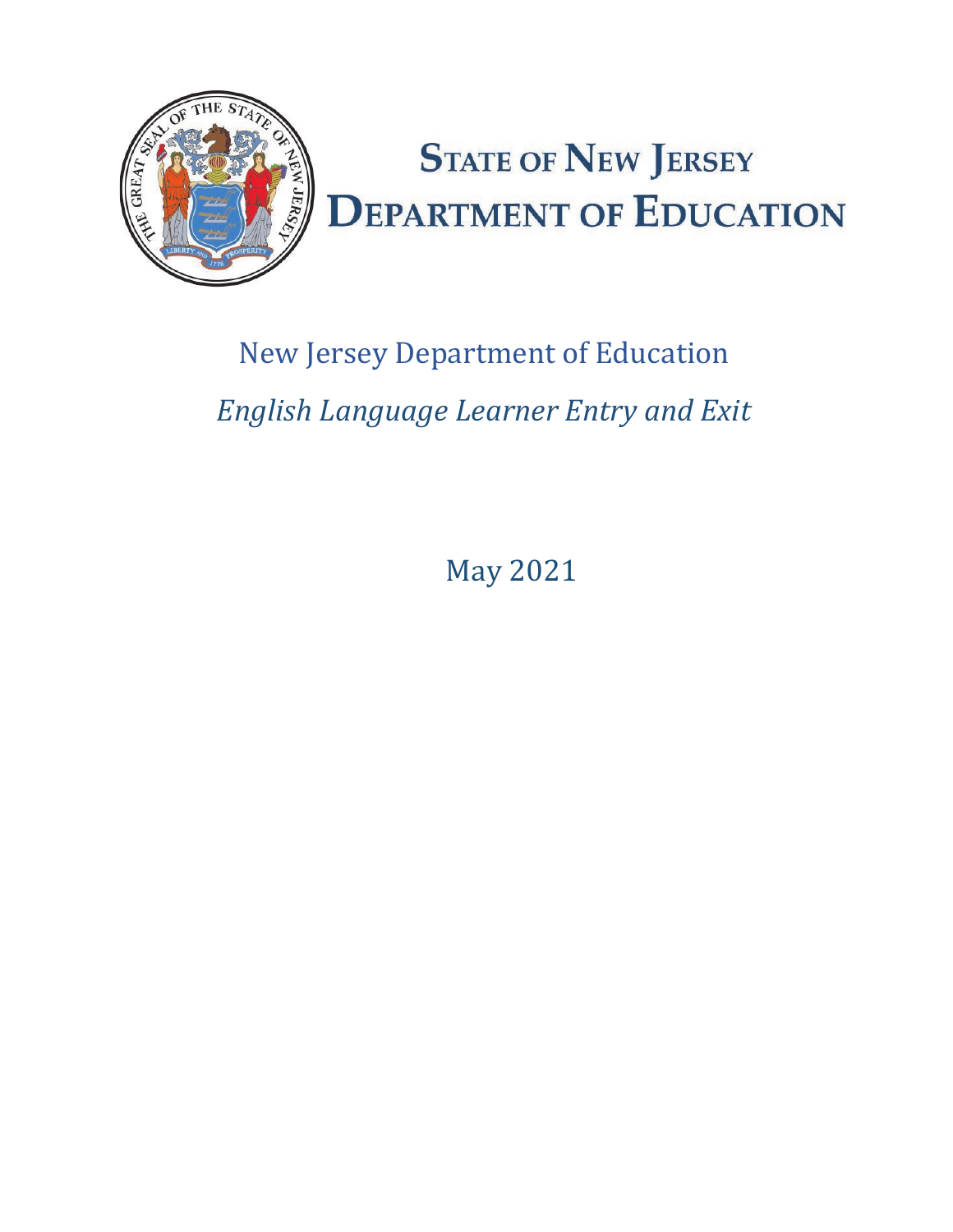# Last Updated May 2021

# **Introduction**

Section 3113 of the *Every Student Succeeds Act* of 2015 (*ESSA*) requires that all states must, "Establish and implement, with timely and meaningful consultation with local educational agencies representing the geographic diversity of the State, standardized statewide entrance and exit procedures." Section 8101 of the *ESSA* defines English language learners (ELLs) as those who are denied, due to low proficiency in English speaking, reading, writing, or listening—

- (i) the ability to meet the challenging State academic standards;
- (ii) the ability to successfully achieve in classrooms where the language of instruction is English; or (iii) the opportunity to participate fully in society.

The following criteria address the statewide evaluation and standardization of this definition for identification and exit of ELLs in Kindergarten through grade 12. The New Jersey Department of Education's (NJDOE's) standardized English language learner (ELL) identification and exit criteria meet the federal and state requirements in *ESSA* Section 3102, N.J.A.C. 6A:15-1.3, and N.J.A.C. 6A:15-1.10. Beginning in July 2019, all local education agencies (i.e., local school districts and charter schools) in New Jersey must follow these common procedures[.1](#page-1-0)

# **English language learner (ELL) Identification Process**

All students entering New Jersey public schools must be evaluated using the ELL identification process articulated below. This is a three-step process which includes the multiple indicators:

- 1) New Jersey Home-Language Survey;
- 2) The Records Review Process; and 3) Testing for Identification.

| <b>Multiple Indicators for Identification</b> |  |
|-----------------------------------------------|--|
|-----------------------------------------------|--|

| <b>Step</b> | <b>Entrance Steps</b> | Who can complete step/assessment                                                                                               |
|-------------|-----------------------|--------------------------------------------------------------------------------------------------------------------------------|
| Step 1      | Home Language Survey  | Any individual with knowledge of student or ability to<br>interview (e.g. Parent, Trained intake person, front office<br>staff |
| Step 2      | Records Review        | NJ Certified Teacher<br>e.g. Basic Skills, ESL, Bilingual, Administrator                                                       |
| Step 3      | <b>Testing</b>        | NJ Certified Staff, preferred ESL/Bilingual<br>e.g. Bilingual/ESL supervisor, lead, teacher                                    |

# **Step 1: Conduct New Jersey Home-Language Survey**

The home-language survey must be administered **for all students** upon enrollment. It can be administered through writing or an oral interview.

<span id="page-1-0"></span><sup>&</sup>lt;sup>1</sup> LEAs must follow the most up-to-date version of the ELL Entry and Exit standardized procedures posted on the [NJDOE website Title III webpage.](https://www.state.nj.us/education/bilingual/)

Last Updated May 2021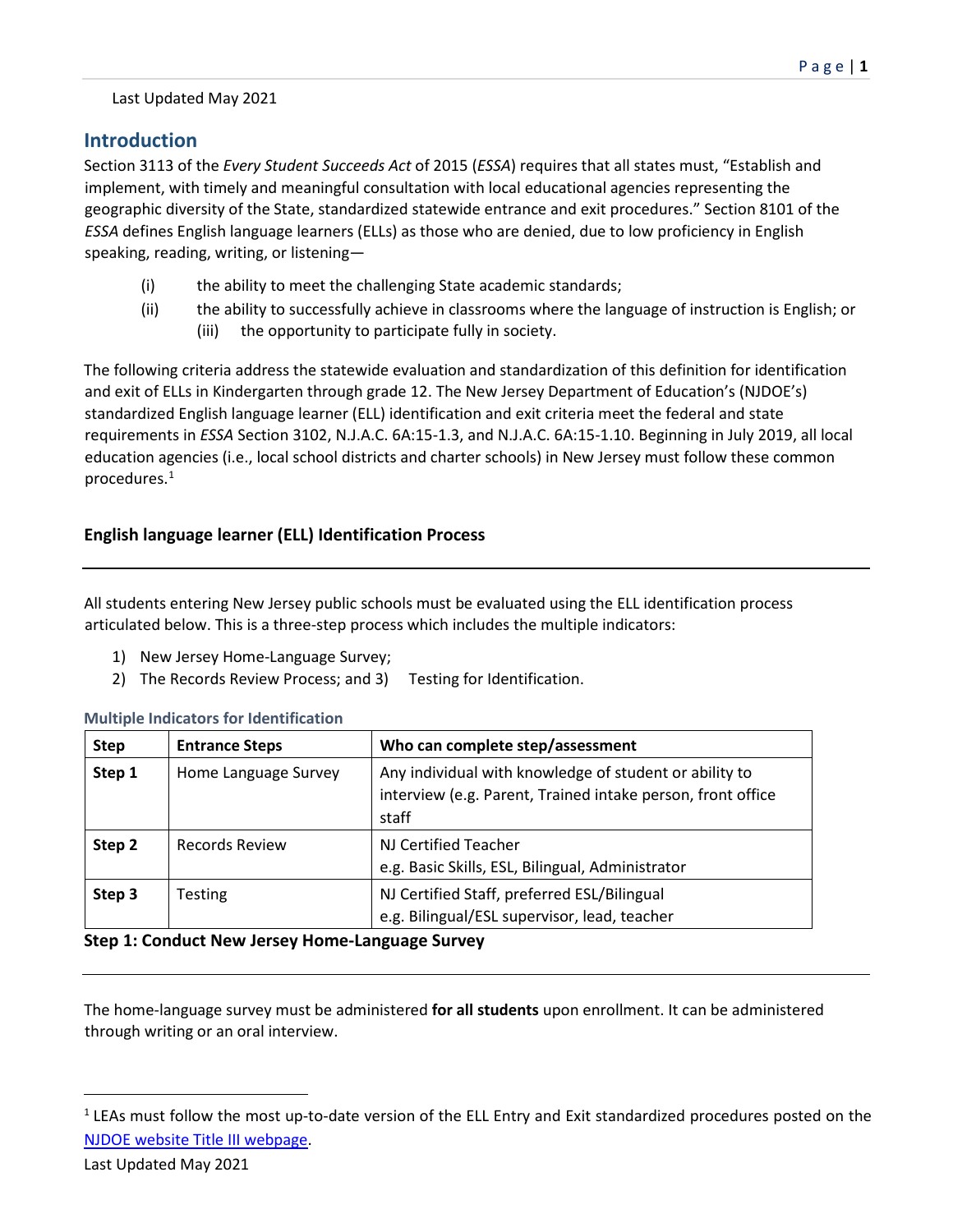- The survey questions are mandatory for all school districts/charters starting in July of 2019 and cannot be altered.
- The home-language survey indicates whether the student must be evaluated using ELL Identification Step 2: Records Review Process (p. 4).

# *Home Language Survey*

# **Purpose**

The home language survey is used solely to offer appropriate educational services [\(U.S. ED EL Toolkit,](https://www2.ed.gov/about/offices/list/oela/english-learner-toolkit/index.html) Chapter 1). This survey is the first of three steps to identify whether a student is eligible to be identified as an English language learner (ELL). "Home" is defined as a student's current place of residence.

# **Directions**

Start with 'Question 1' and continue until the HLS is complete. Select the answer for each question and follow the directions. When you arrive at a decision, the HLS is complete. Proceed to *Step 2: Records Review Process* if the Home Language Survey indicates additional information is needed.

**Note:** The parent/family version is in Appendix A. The skip pattern and result determination on this page are for internal use only.

# **Student Information**

Student Name: Date of Birth (MM/DD/YYYY):

Current Address:

## **Survey Questions**

**Question 1:** List all languages used in the student's home and go to #2:

**Question 2:** Was the first language used by the student a language other than English?

- No (Go to  $#3$ )
- Yes (Go to #3)

**Question 3**: Does the student speak or understand a language other than English?

- No (Go to *Result C*)
- Yes (Go to #4)

**Question 4:** When interacting with others at home (example: parents, guardians, siblings), does the student understand or use a language other than English most of the time?

- No (Go to  $#5$ )
- Yes (Go to #5)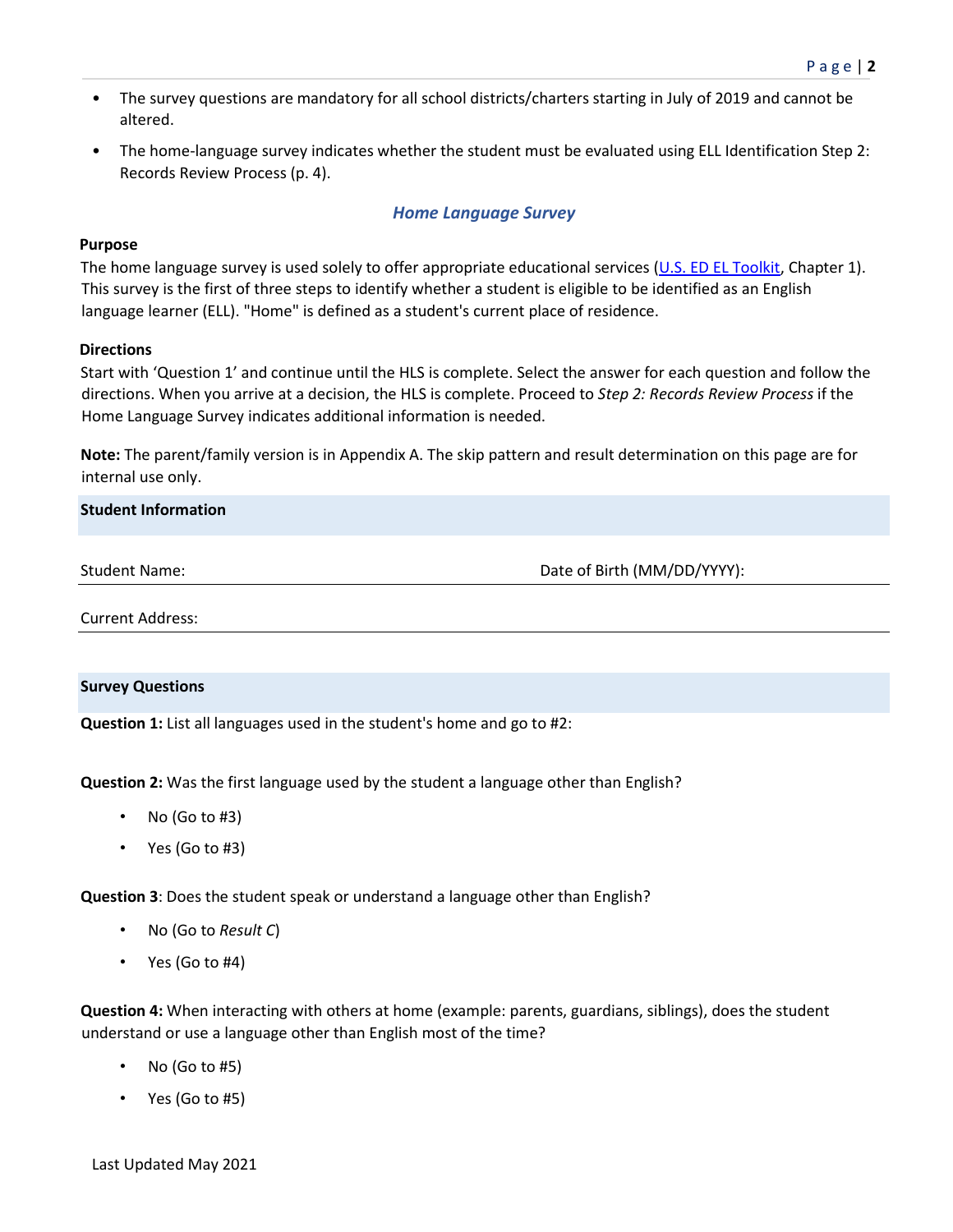**Question 5:** When interacting with others outside the home (example: friends, caregivers), does the student understand or use a language other than English most of the time?

- No (Go to *Result A*)
- Yes (Go to *Result B*)

# **Results [For Internal Use Only]:**

Did they answer "Yes" to either Question #4 or Question #5?

- No (Go to *Result C*)
- Yes (Go to *Result B*)

# **Result B:**

The student is a *possible* ELL. Reviewer should proceed to Step 2 of Identification Process: Conduct Records Review Process.

# **Result C**

The student is *not* an ELL. Reviewer should not proceed to Step 2: Identification Process is complete.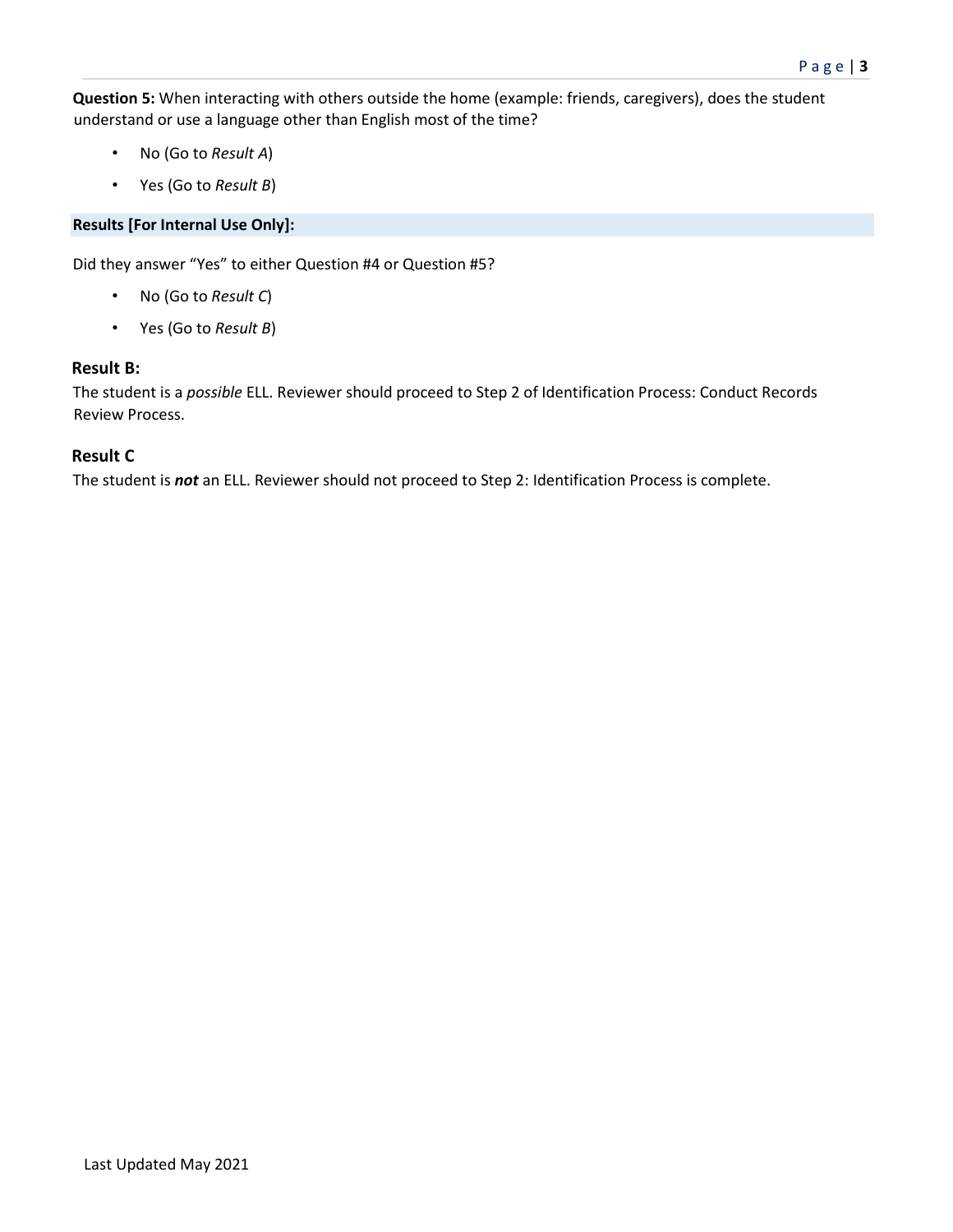# **Purpose**

This process is the second of three steps to identify whether a student is eligible to be identified as an ELL. This review process is mandatory for all school districts/charters starting in July of 2019 and cannot be altered according to *ESSA* §3111(b)(2)(A).

# **Directions**

Based on oral interviews with family/student and/or review of available documents (e.g., school records) by certified teaching staff, determine the answers to the following two screening indicators. Circle the answer for each indicator.

# **Indicator 1: The student has never been identified as an English language learner and has been attending any K–12 English-language, U.S. school for more than three consecutive years.**

- Yes— Identification process is complete. Student is not an ELL.
- No-Proceed to Indicator 2

**Indicator 2: The student was identified as an English language learner, but was exited using documented, New Jersey-approved multiple measures (p. 1) and has been attending U.S. schools since exit from ELL status.** This indicator does not apply to students who have been former ELLs for less than two years and are being reconsidered for ELL status as a result of monitoring.

- Yes— Identification process is complete. Student is not an ELL.
- No-Complete ELL Identification Step 3: Testing for Identification.

# **Step 3: Testing for Identification**

Identification criteria, based on the scores from the New Jersey-approved WIDA language proficiency assessments, must be used to determine eligibility. A student can be eligible for entrance with WIDA Screener, WIDA MODEL, or W-APT (Kindergarten only) composite proficiency level below 4.5 (See [state-specific guidelines for Kindergarten](http://www.nj.gov/education/bilingual/resources/prof_tests.htm) for scoring variations in this grade).

## **Purpose:**

This process ensures multiple steps for identification are used to make the final decision regarding whether a student is an ELL.

## **Directions**

If steps 1 and 2 indicate that step 3 must be completed, a New Jersey-approved English language proficiency test must be administered to the student. Where available, certificated ESL and/or bilingual staff must be used to complete this step of the identification process.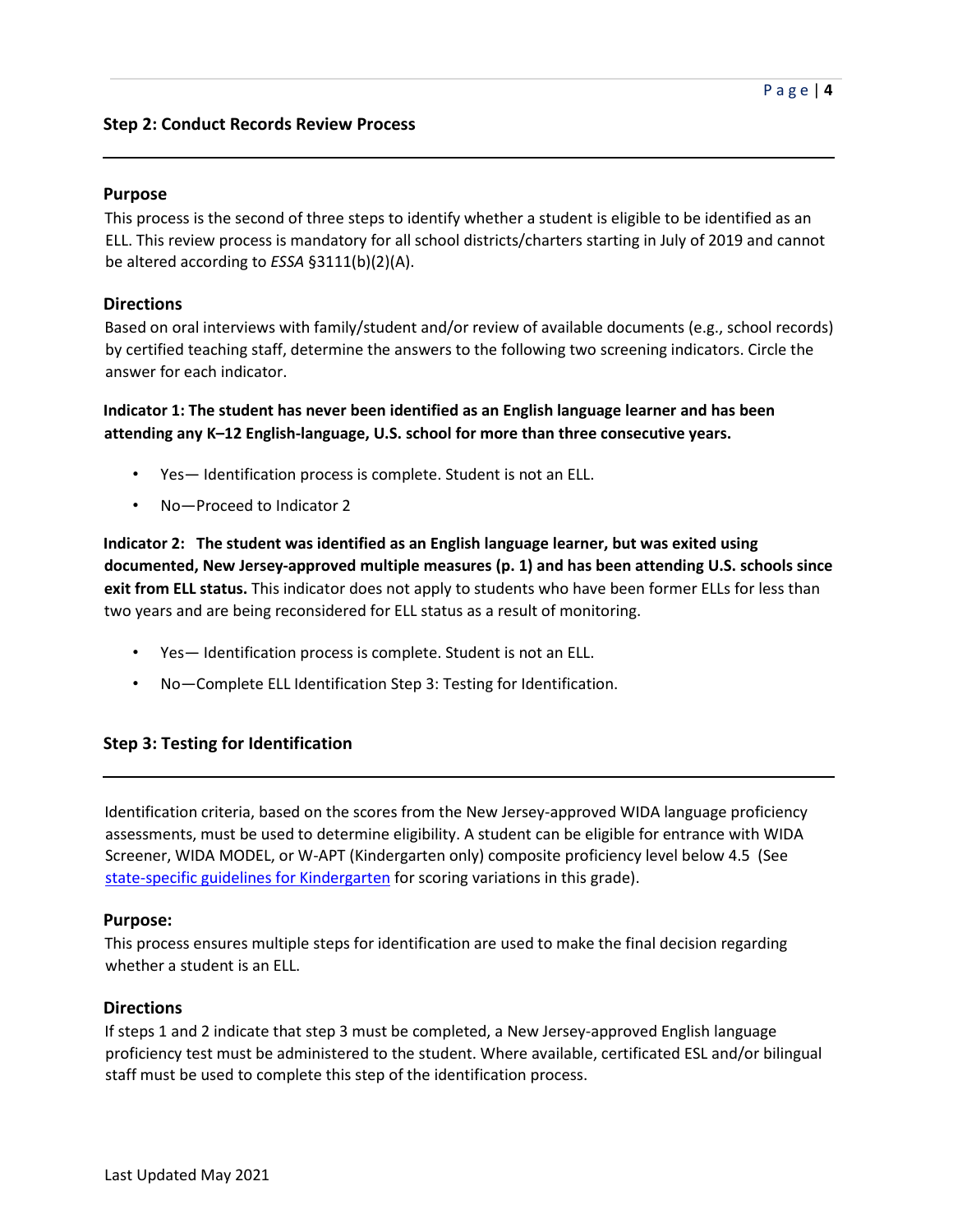- 1. Review indicators 1 and 2 on the ELL Identification Step 2: Records Review Process form to ensure that ELL Identification Step 3: Testing for Identification, is necessary.
- 2. Administer a New Jersey-approved English language proficiency test and review score to determine if the student achieved at or above a 4.5 overall composite score. If a student is enrolling at the beginning of the year and took the ACCESS for ELLs test in another school district/charter school, those results can be used for identification purposes. [The test must be administered by a Bilingual/ESL certificate staff who has received appropriate training (found on New Jersey's WIDA [state page\)\]](https://wida.wisc.edu/memberships/consortium/nj)**.**
	- Test Name:
	- Overall Composite Score:
	- Did student meet the 4.5 overall composite score requirement?
		- $\Box$  Yes
		- $\Box$  No

# **Final Decision (Check one)**

 $\Box$  Student is **not** an ELL because

- Results of ELL Identification Step 1: Home Language Survey or Step 2: Records Review Process indicated student is not an ELL; **or**
- Student achieved at or above a 4.5 overall composite score on an English language proficiency test

 $\square$  Student is an ELL because he/she meets both of the following criteria

- Results of ELL Identification Step 1: Home Language Survey and 2: Records Review Process form indicated student needed to proceed to Step 3; **and**
- Student achieved below a 4.5 overall composite score on an English language proficiency test.

# **Additional Considerations for Entrance**

## **Native Language Assessments**

While the New Jersey Department of Education encourages school districts/charter schools to assess the native language literacy of students upon enrollment, particularly for students who are identified with special education needs, it is not required to determine if a student meets the requirements to be identified as an ELL.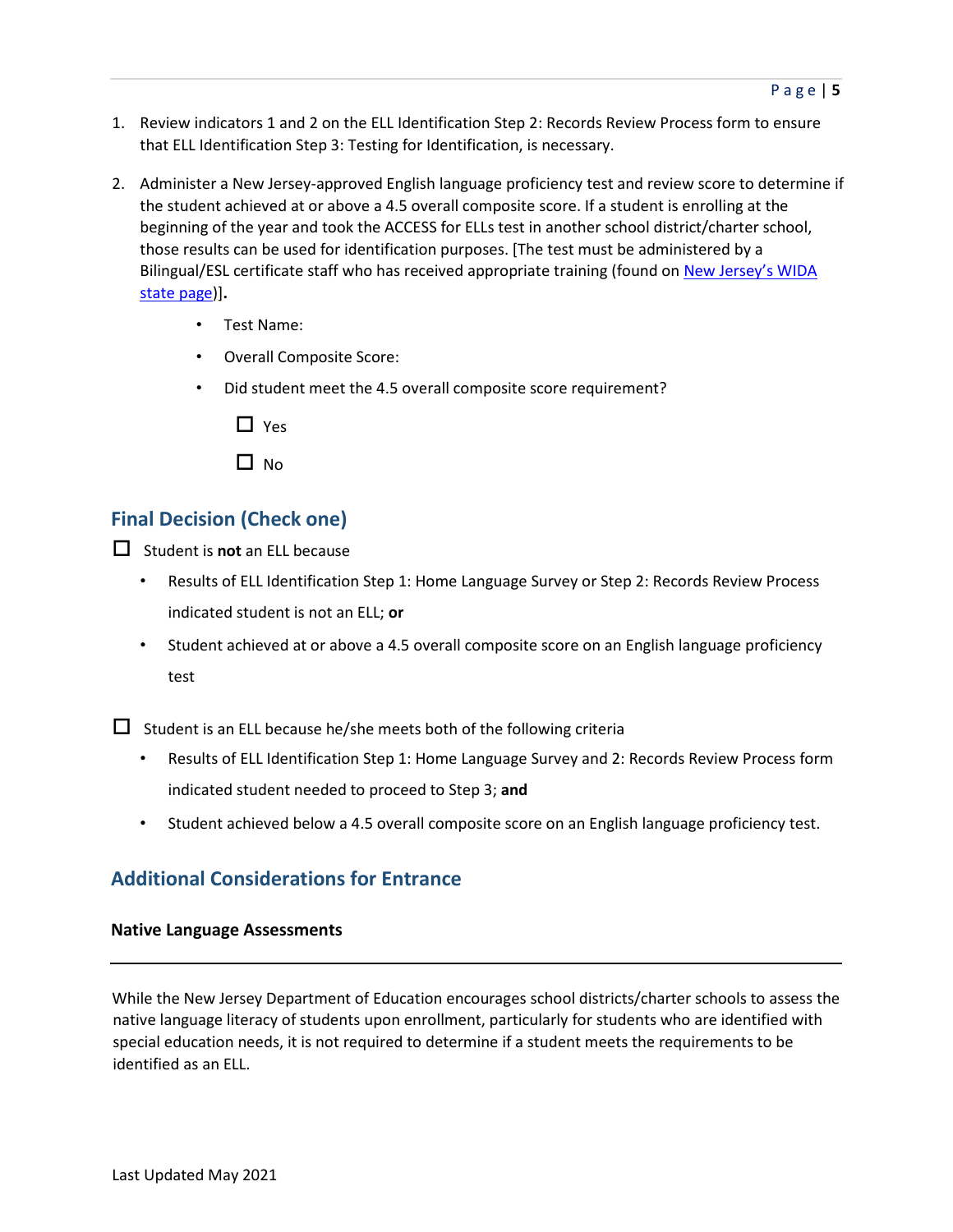# **Parental Notification**

In accordance with *ESSA* §1112(e)(3), parents/guardians must be notified of program placement by mail within 30 days of the beginning of the school year or 14 days from the time of identification for mid-year enrollees. The notice must be in English and in the language in which the parents/guardians possess a primary speaking ability (See Appendix B).

## **Considerations for Students with Disabilities who may be ELLs**

Students with a disability who may need to be identified as an ELL but may have a disability that precludes assessment of a domain because no appropriate accommodations are available for the affected domain(s), (*e.g.,* a non-verbal ELL who, because of an identified disability, cannot take the speaking portion of the assessment) can be evaluated with an English language proficiency test using a composite of the remaining domains that are able to be assessed.

Note, currently, there is no Kindergarten Alternate Screener. For those students who may qualify for that assessment based on Steps 1 and 2 of the Identification Process (p.1), make a formal determination using Step 3: Testing for Identification when they are in 1st grade.

When screening tests are not an appropriate or reliable identification method due to a student's disability (e.g. a [significant cognitive disability\),](https://dynamiclearningmaps.org/sites/default/files/documents/dlm_participation_guidelines.pdf) school districts/charter schools must:

#### **Step 1: Convene a Team**

Members of the team should have knowledge of second language acquisition, and how the development of another language interacts and/or displays within the context of the student's identified disability. The team must consist of representatives from the child study team (e.g. Learning disability teacher consultant, social worker, school psychologist) and the teacher providing language instruction (e.g. ESL, bilingual teacher).

*Note*: Under the IDEA, the IEP Team must consider a number of special factors in developing, reviewing, or revising a child's IEP. Under 34 CFR §300.324(a)(2)(ii), the IEP Team must "[i]n the case of a child with limited English proficiency, consider the language needs of the child as those needs relate to the child's IEP." Therefore, to implement this requirement, the Child Study Team should include participants who have the requisite expertise about the student's language needs (see above paragraph).

## **Step 2: Review Student's Individual Education Program (IEP)**

Review the student's IEP to understand the student's developmental context and its impact on second language acquisition. Ensure the IEP provides additional context to make the student's instruction accessible including, scaffolding, sheltered instruction practices. The goals and objectives for the student's learning environment, as written in the IEP, must reflect and be relevant to the student's disability and language status and needs. Any accommodations for students must be documented in the state assessment section of the IEP during the development of the student's individualized plan.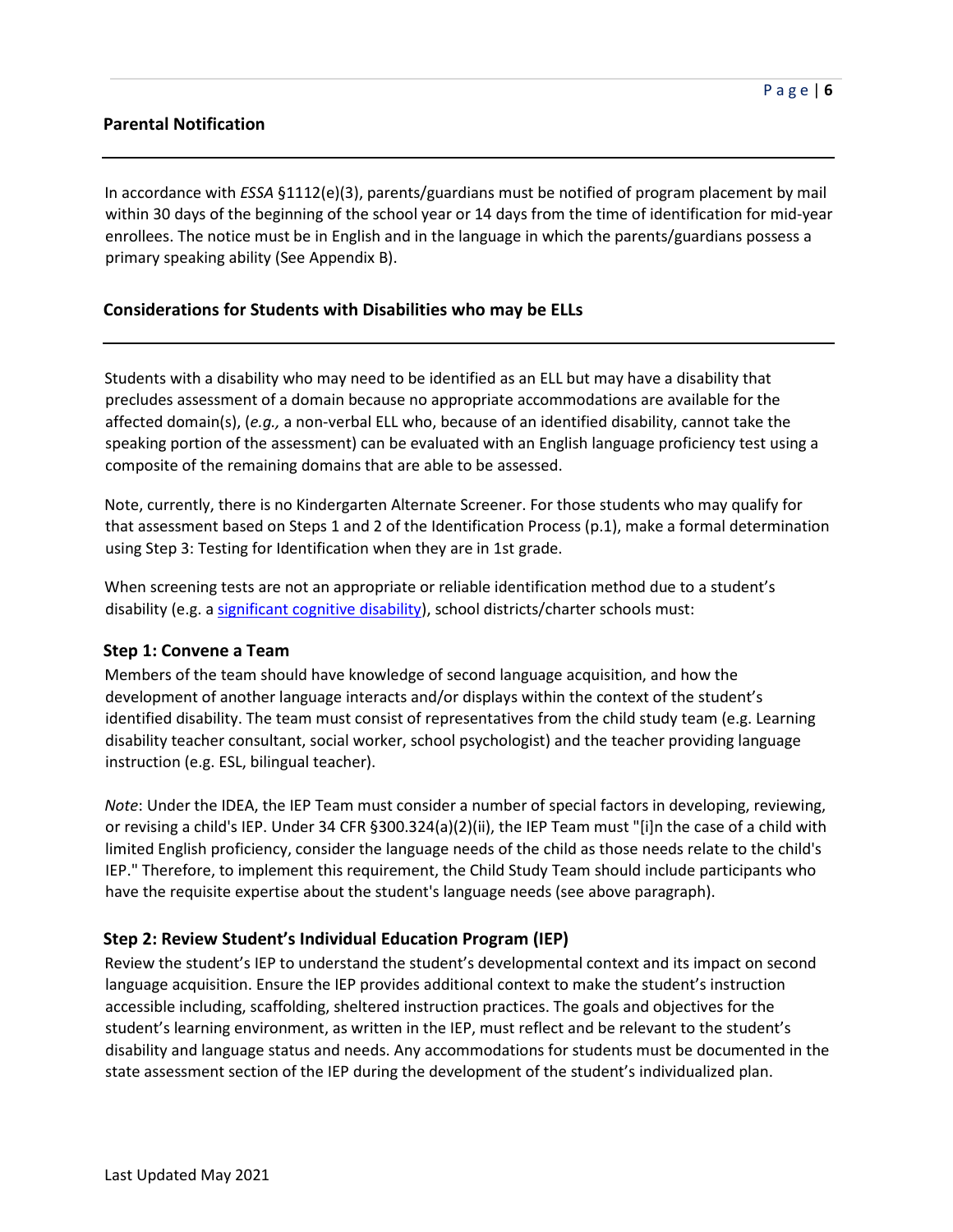*Note*: When available, the team must assess the student's learning disability in the home language to determine what accommodations should be given.

# **Step 3: Understand the relationship of the disability within the context of culture and language**

Consistent with IDEA regulation, it is important that Child Study Teams for students with disabilities who may be ELLs include persons with expertise in second language acquisition and other professionals, such as speech-language pathologists, who understand how to differentiate between English language proficiency level and a disability. Reference: [NJDOE ELLs and Special Education Q&A](https://www.state.nj.us/education/bilingual/news/FAQse.htm) (Q.9).

# **Step 4: Determine and test student with the appropriate English language development domains**

Based on the review of the student's IEP, identify which domain(s) student can/should be exempt. Allowable accommodations are based on the identified disability documented in the student's IEP under the state assessment section. The team may use WIDA's Accessibility and Accommodations Supplement "to guide the selection and provision of test administration considerations" (p.3). (Note: This supplement is updated annually; be certain to use the revised supplement for the given school year).

#### **Resources:**

- [WIDA Accessibility and Accommodations Supplement](https://wida.wisc.edu/sites/default/files/resource/ACCESS-Accessibility-Accommodations-Supplement.pdf) [2](https://wida.wisc.edu/sites/default/files/resource/ACCESS-Accessibility-Accommodations-Supplement.pdf)020-2021 (p. 14–27, in particular, consider the guiding questions on p. 15); and
- Online[: WIDA Accommodations Checklist.](https://wida.wisc.edu/sites/default/files/resource/ACCESS-Online-Accommodations-Checklist.pdf)

#### **Special Note:**

Acc[o](https://files.eric.ed.gov/fulltext/ED578773.pdf)rding to [USED Guidance](https://files.eric.ed.gov/fulltext/ED578773.pdf) (p. 20): "Accommodations should be based on the particular needs of each individual EL with a disability, as well as the construct being measured in that particular assessment. For example, a determination may be made in accordance with applicable procedures that a visuallyimpaired EL who is unable to use Braille because he or she has a physical or neurological disability that precludes the student from reading Braille may not be able to take the reading portion of the ELP assessment, which measures a student's ability to read; therefore having the assessment read aloud to the student would not be an appropriate accommodation because it would not measure the student's ability to read. On the other hand, that same student may be able to take the other statewide assessments, such as the mathematics or reading/language arts assessment, using an accommodation like reading aloud, if reading aloud the assessment to the student would not otherwise invalidate the test score".

# **Step 5: Determine student's eligibility for language services and ELL identification**

New Jersey will use WIDA's [Less Than Four Domains" Creating an Overall Composite Score for English](https://wida.wisc.edu/sites/default/files/resource/Less-Than-Four-Domains.pdf) [Learners with Individualized Education Plans](https://wida.wisc.edu/sites/default/files/resource/Less-Than-Four-Domains.pdf) [w](https://wida.wisc.edu/sites/default/files/resource/Less-Than-Four-Domains.pdf)hich assigns the average observed domain score(s)e one or more missing domain scores using Model 2: assigning the average observed domain score for the missing domain(s). Model 2 begins by computing the average of the observed domain scale scores and applying the rounded average as the missing domain(s). After the rounded average scale score is applied to the missing domain(s), the overall composite scale score can be calculated and then assigned to the associated composite proficiency level.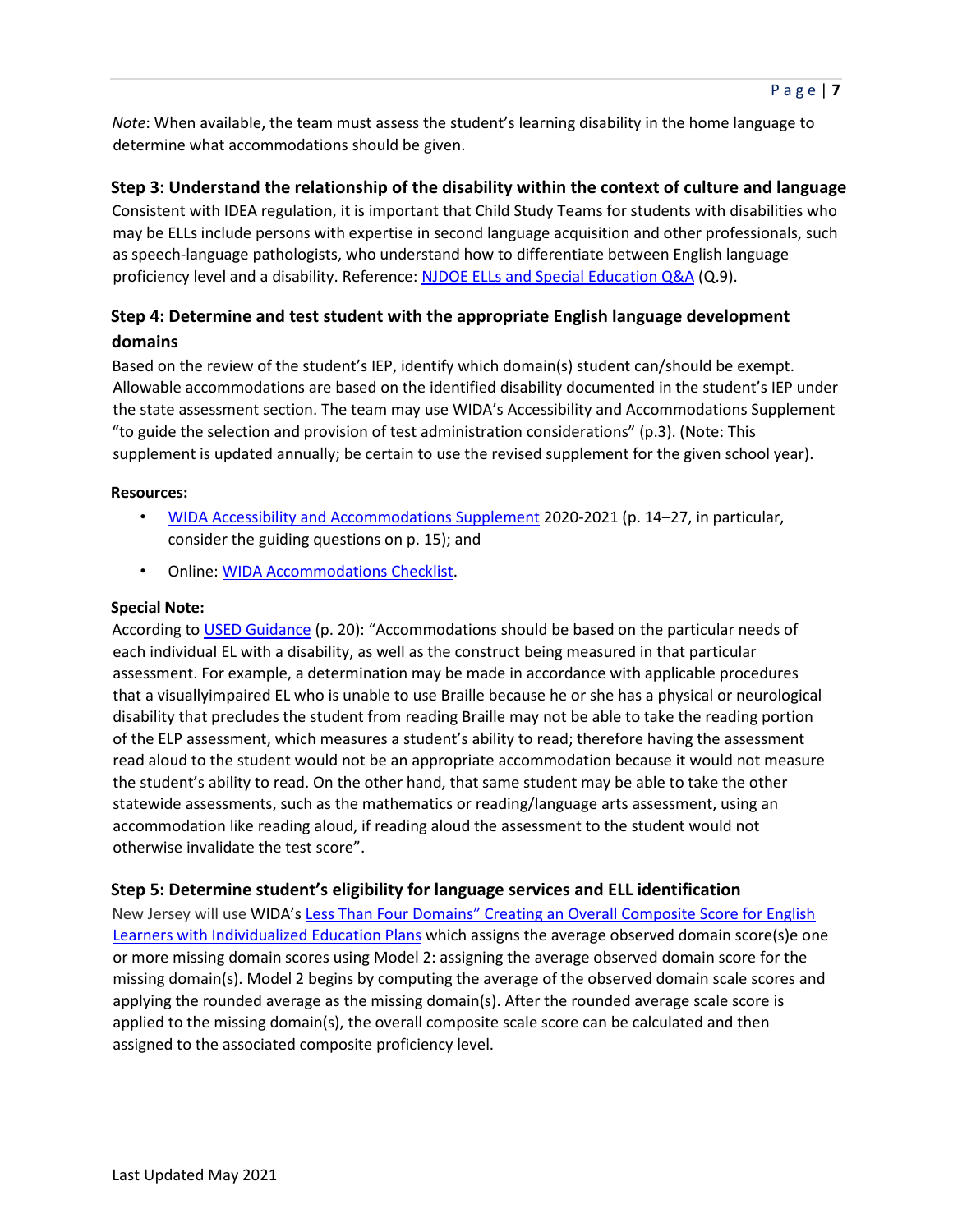In order to calculate these scores, New Jersey will use WIDA's Less than Four Domain's Calculation Tool which is an Excel spreadsheet that calculates composite scores for students who complete less than four domains (WIDA Secure Portal Login required). This tool can be used to generate alternate overall composite scale scores and proficiency levels for ELLs with disabilities who are missing one or two domain scores on the ACCESS for ELLs assessment.

Students' scale scores for respective grade level (in the non-missing domains) would need to be inputted (copy and paste the scale scores) into the indicated columns of the spreadsheet from the less than 4

domain calculation tool. Scale scores can be found on the ACCESS individual student report (ISR). Based on these scores the spreadsheet automatically calculates the alternate overall composite scale scores and proficiency levels.

# **Step 6: Documentation in student record and IEP**

This process must be documented with meeting minutes and kept on file. In addition, the team must document in the IEP whether a student will be administered the general education assessment or alternate assessment for all assessments in which the student will participate, this includes the ACCESS for ELLs and Alternate ACCESS for ELLs. There is no exemption to taking state assessments. The decision as to which test the student will take, if the student will not be administered a specific component of the ACCESS/Alt Access and accommodation they will receive can be documented in the Statewide Assessment section of the IEP.

For more information see Appendix D: English language learners with disabilities.

# **Continuation**

# **Annual English Language Proficiency Assessment**

Students must be assessed annually with the ACCESS for ELLs or Alternate ACCESS for ELLs test. If students are not eligible for exit, they must continue to be identified in NJSMART as an ELL and must receive appropriate ELL program services as determined by N.J.A.C. 6A:15. There is no time limit for an ELL to exit program services.

# **Considerations for ELLs who may have a disability**

An LEA may not exit a student from ELL status unless the student has demonstrated proficiency on a valid and reliable assessment that includes the four domains of listening, speaking, reading, and writing. ELLs who may have a disability must continue in program until they reach the state's standard cut score.

# **Parental Notification**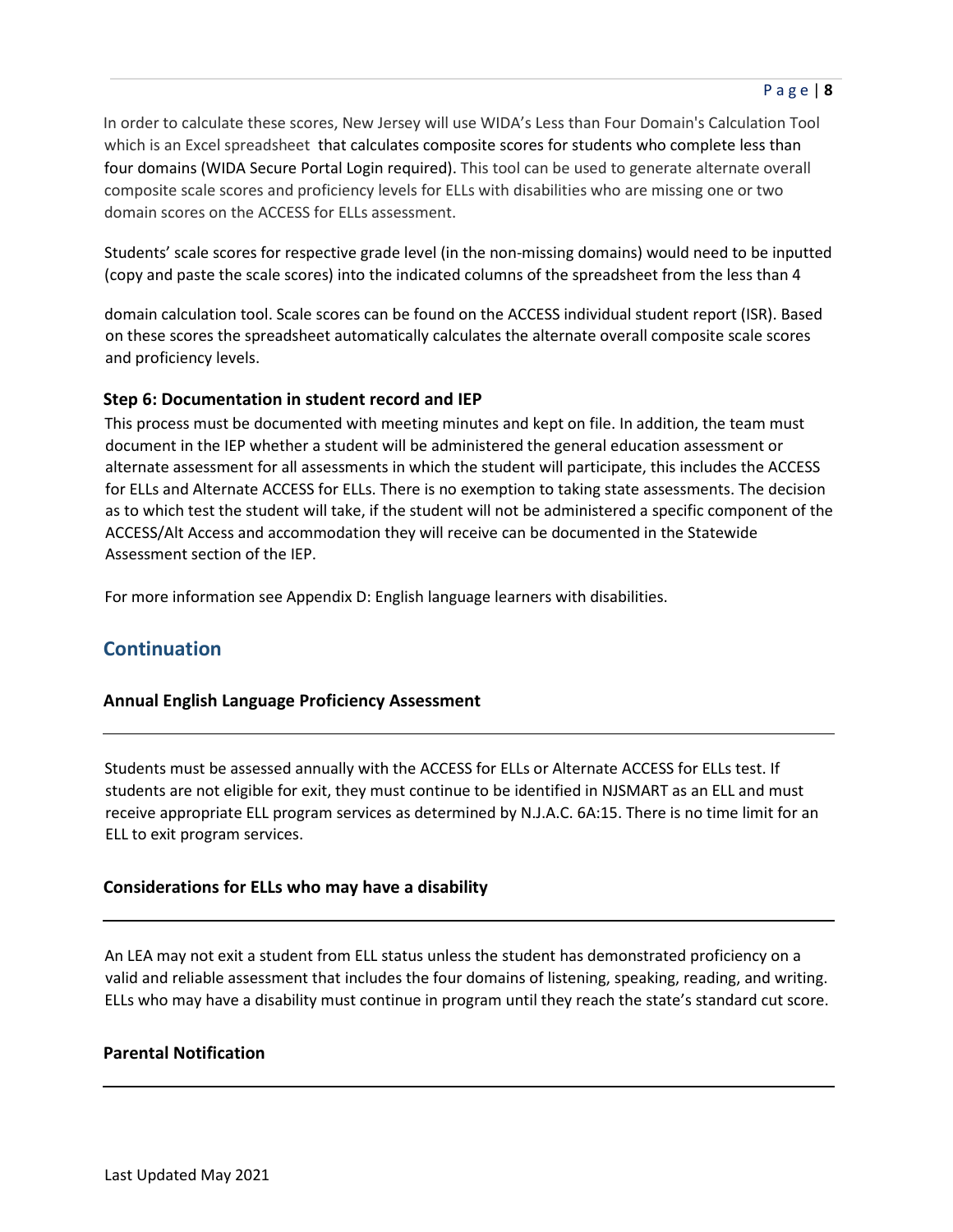Annually, in accordance with *ESSA* §1112(e)(3), each school district /charter school must notify the parents/guardians when a student continues to be identified as ELLs. The notice must be in English and in the language in which the parents/guardians possess a primary speaking ability. A score report from the English language proficiency test used for continuation must be included in the parent/guardian notification. This notification must be sent to parents/guardians within 30 days of the beginning of the school year.

# **ELL Exit Process**

Students must demonstrate readiness to exit based on a department-established standard on the English language proficiency assessment and criteria included in the English Language Observation Form. This process is mandatory for all school districts/charter schools starting in July of 2019 and cannot be altered.

| <b>Step</b> | <b>Exit Steps</b>                                         | <b>Exit Criteria</b>                                                                                                                                                                                                       |
|-------------|-----------------------------------------------------------|----------------------------------------------------------------------------------------------------------------------------------------------------------------------------------------------------------------------------|
| Step 1      | NJ Standard on English<br>Language Proficiency (ELP) Test | 4.5 on ACCESS or MODEL<br>A3 on Alternate ACCESS                                                                                                                                                                           |
| Step 2      | English Language Observation<br>Form                      | Multiple Indicators (e.g. classroom performance, the<br>student's reading level in English, judgment of the<br>teaching staff member(s), and performance on<br>achievement tests).<br>Led by Certified ESL/Bilingual staff |

**Step 1: Department-Established Standard on English Language Proficiency Test** 

- **1. Exit Criteria on WIDA Tests** o A student can be eligible for exit with an ACCESS for ELLs or WIDA MODEL composite proficiency level of 4.5 or higher. The ACCESS for ELLs test must be administered yearly according t[o New Jersey timelines](https://wida.wisc.edu/memberships/consortium/nj) an[d New Jersey District Test Coordinator Training](https://wida.wisc.edu/sites/default/files/Website/State%20Pages/New-Jersey/NJ-ACCESS-DTC-Training.pdf) protocols. The WIDA MODEL can be used for mid-year exit determinations.
- **2. Alternate ACCESS for ELLs Cut Score** o Alternate ACCESS for ELLs is an English language proficiency assessment for ELLs in grades 1–12 who have significant intellectual disabilities and take the alternate content assess[m](https://www.wida.us/assessment/alternateaccess.aspx)ent. The **Alternate ACCESS for ELLs** must be administered yearly according to New Jersey timelines. Please see th[e guidelines for participation criteria](https://www.wida.us/assessment/alternateaccess.aspx#participation-criteria) to find out more information.
	- o A student can be eligible for exit with an Alternate ACCESS proficiency level of A3 Engaging or higher.
	- o Currently, there is no Alternate ACCESS for grade Kindergarten. Reassess the student, if applicable, in grade one.
- **3. Exit Criteria** o The student took the ACCESS for ELLs or WIDA MODEL and scored a composite proficiency level of 4.5 or higher; or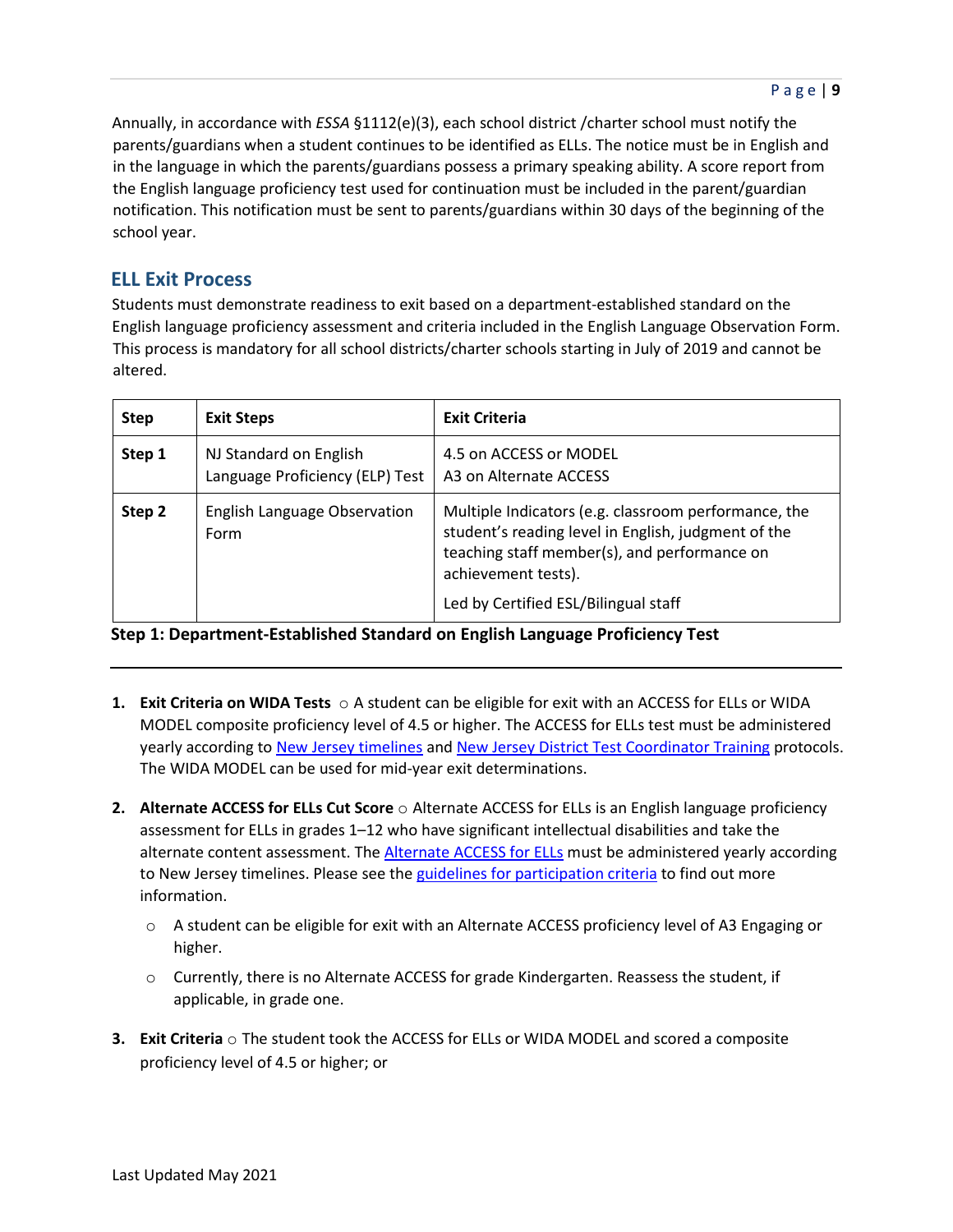o The student took the Alternate ACCESS and scored a composite proficiency level of A3 Engaging or higher.

# **Exit Step 1 Decision:** ☐ **Yes** ☐ **No**

## **Step 2: English Language Observation Form**

This step verifies that students can successfully achieve in classrooms where the language of instruction is English and the student has the opportunity to participate fully in society, where the language is English. As required by the New Jersey Bilingual Administrative Code, N.J.A.C. 6A:15-1.10, the form takes classroom performance, the student's reading level in English, judgment of the teaching staff member(s), and performance on achievement tests into account.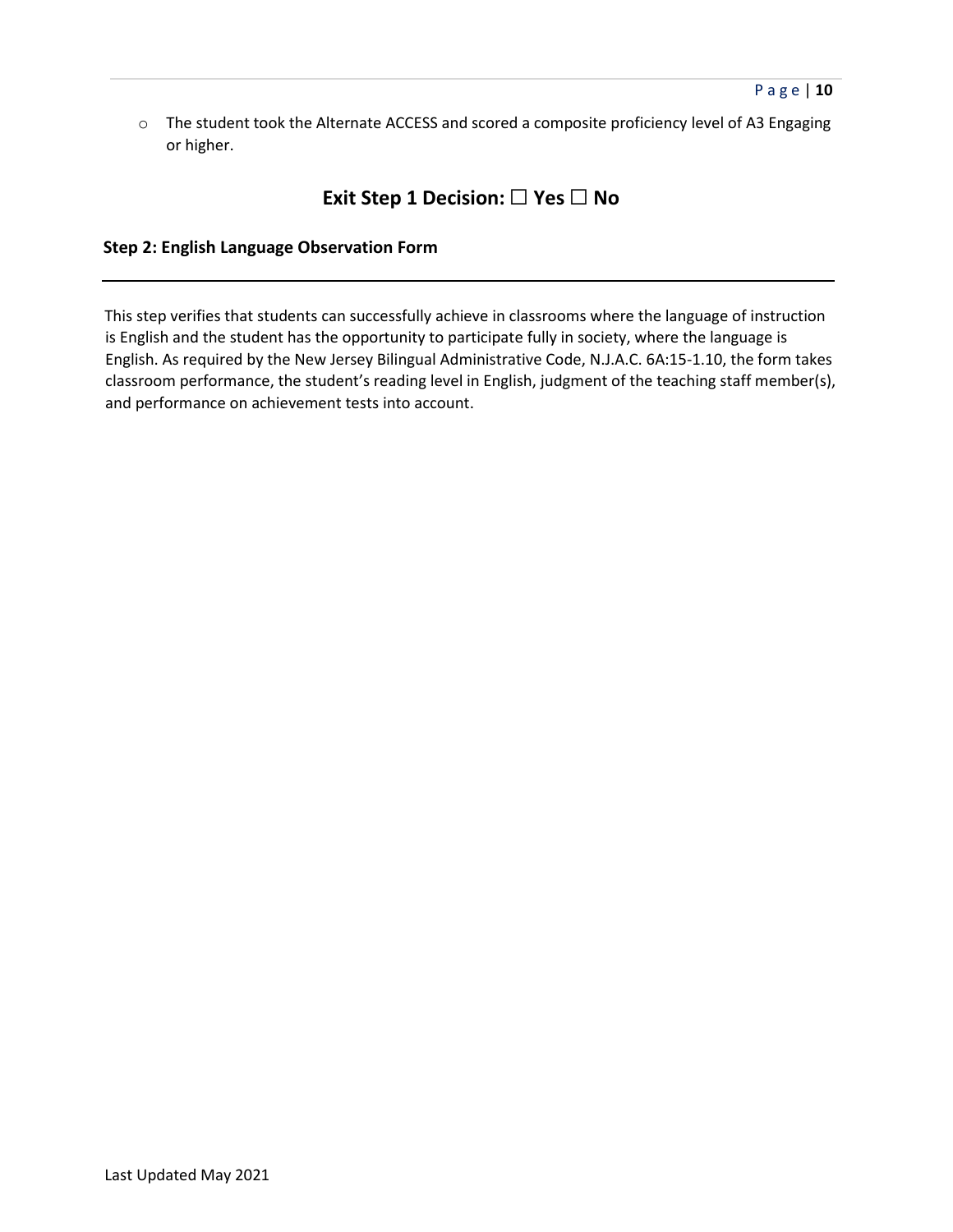# **Purpose**

This form determines whether or not an ELL is ready for exit from ELL status**.** 

#### **Directions**

School staff with knowledge of the student and solid background on second language development must meet to complete this form when Exit Step 1 Decision is "Yes". This form must be completed collaboratively based on observations of an ELL in content classes in which English is the medium of instruction. Where available, certificated ESL and/or bilingual staff must lead the meeting. When not available, accommodations should be made so a language specialist can attend the meeting. Complete only if Exit Step 1 Decision is "Yes".

| only if exit step I Decision is res.                                                                        |                          |                    |        |
|-------------------------------------------------------------------------------------------------------------|--------------------------|--------------------|--------|
| Student name:                                                                                               | <b>Student State ID:</b> |                    | Grade: |
| <b>Student Birth Date:</b>                                                                                  |                          |                    |        |
| Certificated ESL and/or Bilingual Staff in attendance:                                                      |                          |                    |        |
| Additional staff members in attendance (Names and titles) :                                                 |                          |                    |        |
| Meeting date:                                                                                               |                          |                    |        |
| Other teachers present (at least one):                                                                      |                          |                    |        |
| English Language Arts $\Box$ Math<br>Other:                                                                 |                          |                    |        |
| Listening used in the classroom Notes and                                                                   |                          | other information: |        |
| Listens and follows along                                                                                   |                          |                    |        |
| Responds to teacher questions $\square$<br>Interprets oral information to complete<br>content-related tasks |                          |                    |        |
| Responds to unexpected/spontaneous<br>questions appropriately                                               |                          |                    |        |
| Asks for clarification, if necessary                                                                        |                          |                    |        |
| Provides clarification, if necessary                                                                        |                          |                    |        |
| Clears up misunderstandings (by                                                                             |                          |                    |        |
| backtracking, restating, etc.) $\Box$ Other:                                                                |                          |                    |        |

#### **Speaking used in the classroom**

Teachers elicit student responses that are mostly: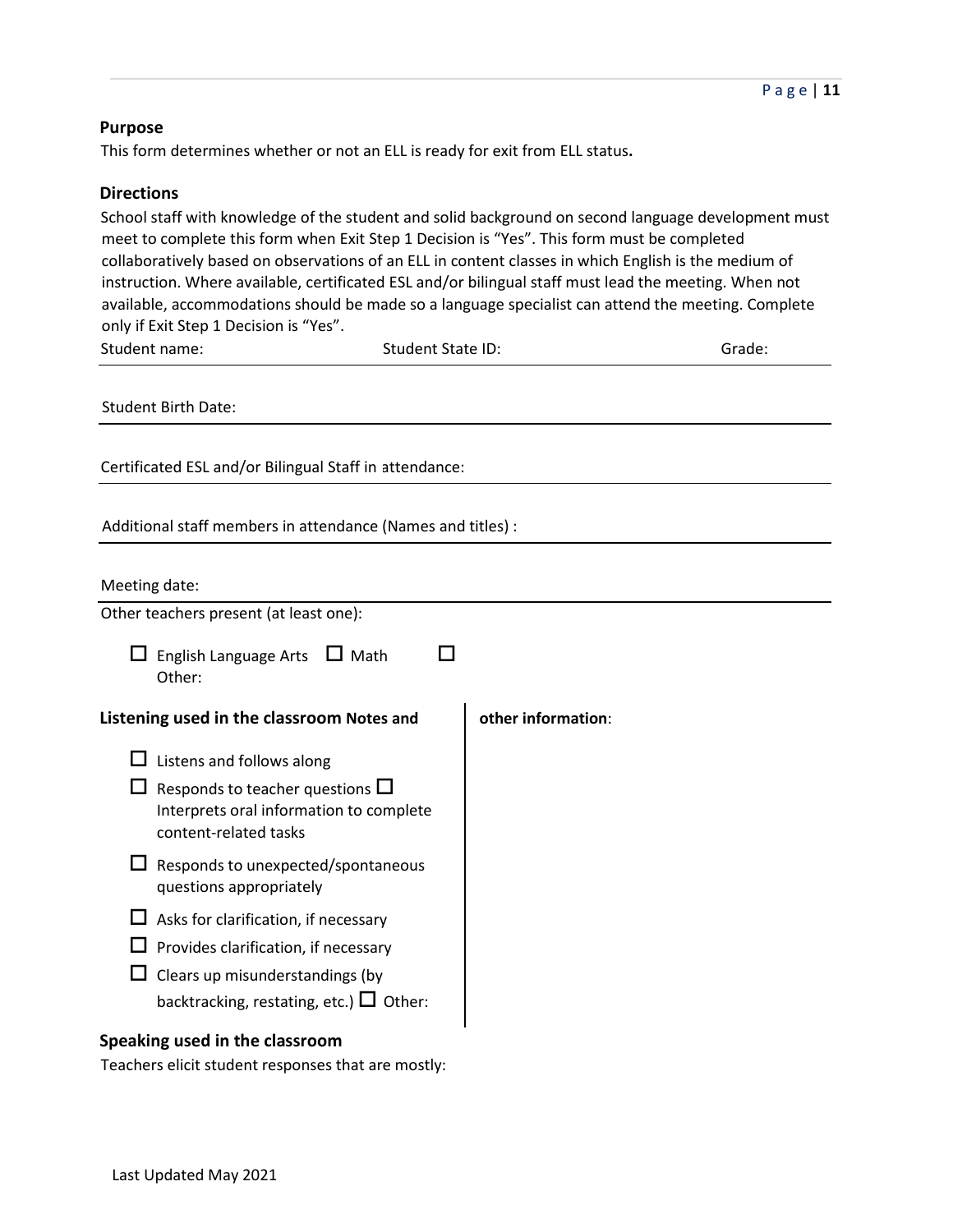|                                                                                                                                                                                                                                                                                                                                                                                                                                                                                                                                                                                                                                                                                                                                                                                            |                                          | Page   $12$                                                                                                                         |  |  |
|--------------------------------------------------------------------------------------------------------------------------------------------------------------------------------------------------------------------------------------------------------------------------------------------------------------------------------------------------------------------------------------------------------------------------------------------------------------------------------------------------------------------------------------------------------------------------------------------------------------------------------------------------------------------------------------------------------------------------------------------------------------------------------------------|------------------------------------------|-------------------------------------------------------------------------------------------------------------------------------------|--|--|
| $\Box$ Word/phrases                                                                                                                                                                                                                                                                                                                                                                                                                                                                                                                                                                                                                                                                                                                                                                        | $\Box$ A Sentence                        | $\Box$ Connected Sentences                                                                                                          |  |  |
| Non-ELLs use mostly:                                                                                                                                                                                                                                                                                                                                                                                                                                                                                                                                                                                                                                                                                                                                                                       |                                          |                                                                                                                                     |  |  |
| $\Box$ Word/phrases                                                                                                                                                                                                                                                                                                                                                                                                                                                                                                                                                                                                                                                                                                                                                                        | $\Box$ A Sentence                        | $\Box$ Connected Sentences                                                                                                          |  |  |
| The observed student uses mostly                                                                                                                                                                                                                                                                                                                                                                                                                                                                                                                                                                                                                                                                                                                                                           |                                          |                                                                                                                                     |  |  |
| $\Box$ Word/phrases                                                                                                                                                                                                                                                                                                                                                                                                                                                                                                                                                                                                                                                                                                                                                                        | $\Box$ A Sentence                        | $\Box$ Connected Sentences<br>To what extent does the observed students use the English language in the ways expected for the task? |  |  |
| $\Box$ Most of the time                                                                                                                                                                                                                                                                                                                                                                                                                                                                                                                                                                                                                                                                                                                                                                    | $\Box$ Some of the time<br>$\Box$ Rarely |                                                                                                                                     |  |  |
| <b>Notes and other information:</b>                                                                                                                                                                                                                                                                                                                                                                                                                                                                                                                                                                                                                                                                                                                                                        |                                          |                                                                                                                                     |  |  |
| Performance on achievement tests (e.g. local benchmark tests) and reading level in English demonstrate<br>that the student has the ability to achieve at levels similar to his/her non-ELL peers in the classrooms<br>where the language is English.<br>$\Box$ Some of the time<br>Most of the time<br>$\Box$ Rarely<br>Note: Determination must consider the performance of non-ELLs in similar settings who have similar<br>characteristics to the student being evaluated (e.g. disability, grade level, educational background, etc.).<br>Based on this observation form, student has shown the ability to successfully achieve in the classrooms<br>where the language of instruction is English.<br>Exit Step 2 Decision: $\Box$ Yes (Ready for exit) $\Box$ No (Not ready for exit) |                                          |                                                                                                                                     |  |  |
| <b>Final Decision (Check one)</b>                                                                                                                                                                                                                                                                                                                                                                                                                                                                                                                                                                                                                                                                                                                                                          |                                          |                                                                                                                                     |  |  |
| and 2                                                                                                                                                                                                                                                                                                                                                                                                                                                                                                                                                                                                                                                                                                                                                                                      |                                          | Student is exited from ELL status because he/she meets received a "Yes" on ELL Exit steps 1                                         |  |  |
| Student is still an ELL because he/she received a "No" on ELL Exit steps 1 and/or 2                                                                                                                                                                                                                                                                                                                                                                                                                                                                                                                                                                                                                                                                                                        |                                          |                                                                                                                                     |  |  |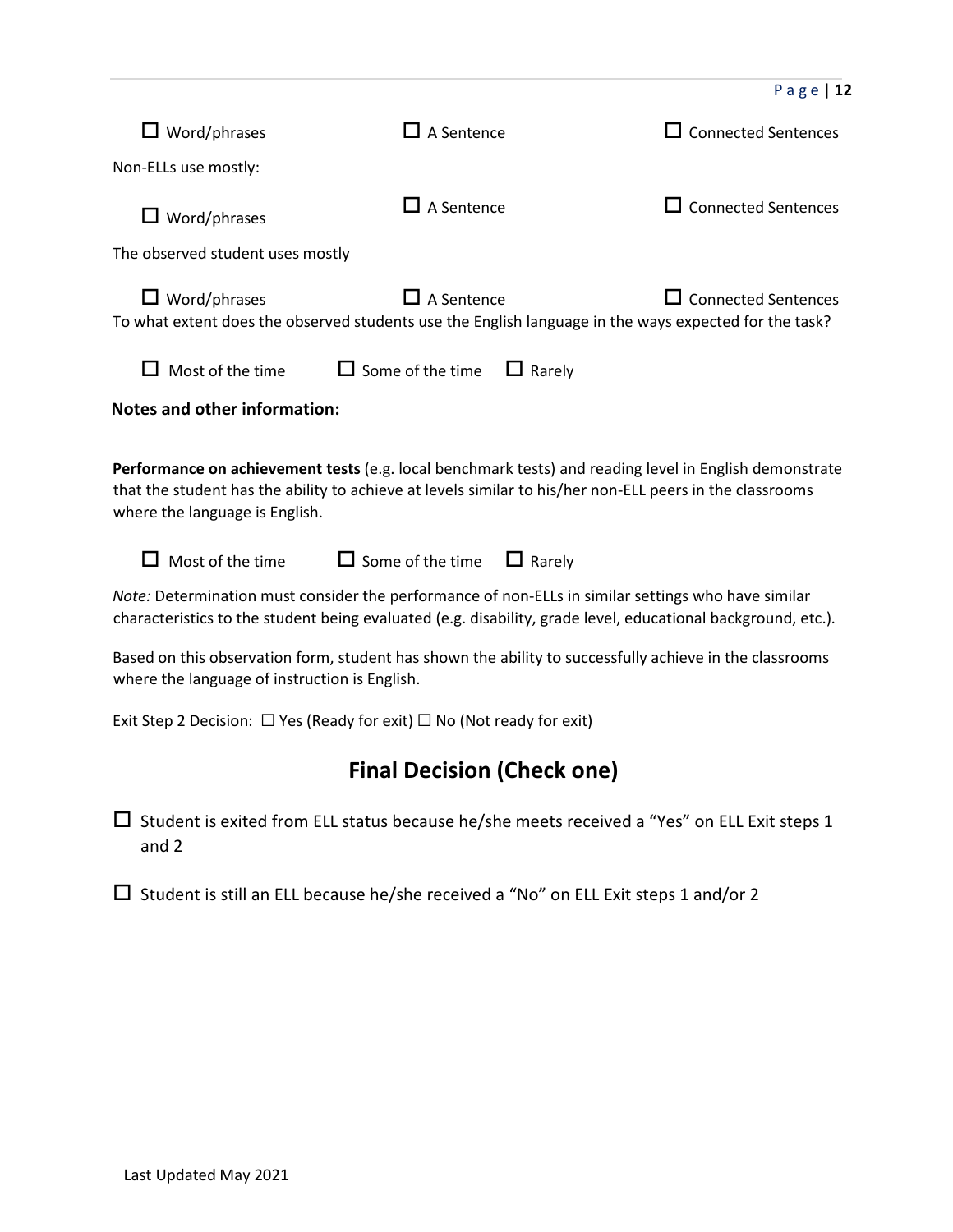# **Additional Considerations for Exit**

# **Parental Notification**

Each school district /charter school must notify the parents/guardians when students meet the exit criteria and are placed in a monolingual English program. The notice must be in English and in the language in which the parents/guardians possess a primary speaking ability. A score report from the ELP test used for exit must be included in the parent/guardian notification for exit (See Appendix B).

## **Considerations for Students with Disabilities**

Students' overall composite scores of four domains (listening, speaking, reading and writing) on their English language proficiency assessments can be used to create an indicator that meets federal requirements under the Every Student Succeeds Act (ESSA) of 2015. However, if a student is exempt from part of an assessment because of a disability, reporting student progress can be challenging.

There is an exception for an ELL with a disability whose disability makes it impossible for the student to be assessed in a particular domain because there are no appropriate accommodations for assessing the student in that domain; such an ELL can be exited from ELL status based on the student's score on the remaining domains in which the student was assessed.<sup>2</sup> Some ELLs with disabilities cannot take all four ACCESS domains; thus an overall composite score cannot be easily calculated (and thereby a proficiency level cannot be derived). The lack of such an indicator may affect whether an ELL is reclassified as a former or non-EL and influence other decisions schools and districts make about such students.

In accordance with 34 C.F.R. § 200.16(c), when no appropriate accommodations are available for **one or more of the language** domain(s), ELLs with a disability that precludes assessment of a domain can be exited using a composite of the remaining domains that are able to be assessed. **The composite cut score is 4.5.** 

## **Step 1: Convene a Team**

The team must consist of representatives from the child study team (e.g. Learning disability teacher consultant, social worker, school psychologist) and the teacher providing language instruction (e.g. ESL, bilingual teacher). Members of the team should have knowledge of second language acquisition, and how the development of another language interacts and/or displays within the context of the student's identified disability.

## **Step 2: Review Student's Individual Education Plan (IEP)**

Review the student's IEP to understand the student's developmental context and its impact on second language acquisition. Follow the student's IEP notes regarding instructional accessibility and accommodations consistent with the student's learning goals and objectives.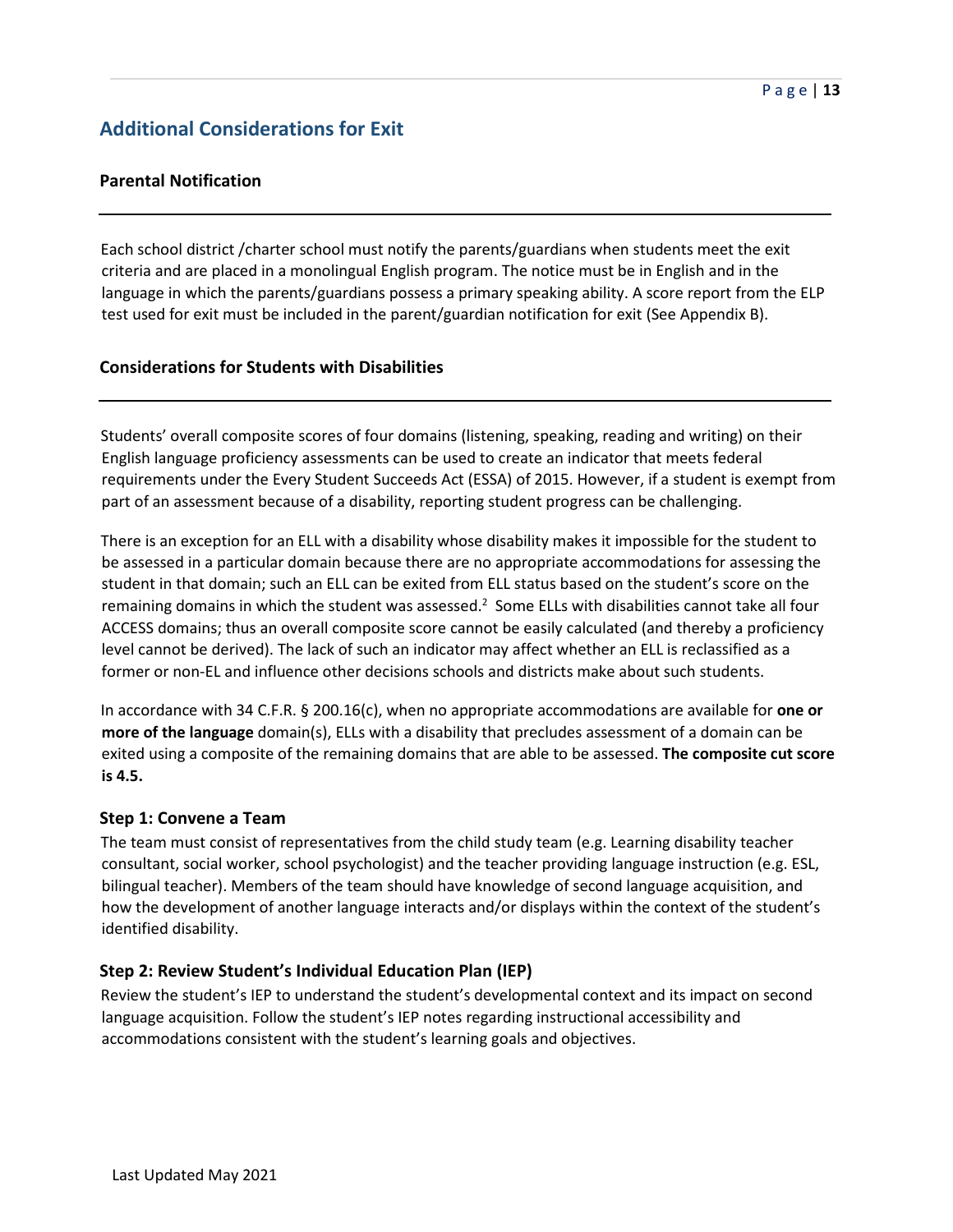<sup>2</sup> See 34 C.F.R. § 200.6 (h)(4)(ii).

# **Step 3: Determine and test student with the appropriate English language development domains**

Based on the review of the student's IEP, identify which domain(s) student can/should be exempt. Allowable accommodations are based on the identified disability documented in the student's IEP under the state assessment section. The team may use [WIDA's Accessibility and Accommodations Supplement](https://wida.wisc.edu/sites/default/files/resource/ACCESS-Accessibility-Accommodations-Supplement.pdf) "to guide the selection and provision of test administration considerations" (p.3). (Note: This supplement is updated annually; be certain to use the revised supplement for the given school year).

# **Step 4: Determine student's eligibility for language services and ELL status reclassification**

Using the NJDOE's Less than Four Policy, determine what is the student's score. Students who score a 4.5 and above are ready for Exit Process Step 2: English language observation form (p. 10-11).

Note: New Jersey will use Model 2 of WIDA's [Less Than Four Domains" Creating an Overall Composite](https://wida.wisc.edu/sites/default/files/resource/Less-Than-Four-Domains.pdf) [Score for English Learners with Individualized Education Plans](https://wida.wisc.edu/sites/default/files/resource/Less-Than-Four-Domains.pdf) [w](https://wida.wisc.edu/sites/default/files/resource/Less-Than-Four-Domains.pdf)hich assigns the average observed domain score(s)e one or more missing domain scores. Model 2 begins by computing the average of the observed domain scale scores and applying the rounded average as the missing domain(s). After the rounded average scale score is applied to the missing domain(s), the overall composite scale score can be calculated and then assigned to the associated composite proficiency level.

In order to calculate these scores, New Jersey will use WIDA's less than 4 domains calculator [w](https://sea.wida.us/documents/less-four-domains-calculation-tool)hich is an Excel spreadsheet that calculates composite scores for students who complete less than four domains. This tool can be used to generate alternate overall composite scale scores and proficiency levels for ELLs with disabilities who are missing one or two domain scores on the ACCESS for ELLs assessment.

Students' scale scores for respective grade level (in the non-missing domains) would need to be inputted (copy and paste the scale scores) into the indicated columns of the spreadsheet from the less than 4 domain calculation tool. Scale scores can be found on the ACCESS individual student report (ISR). Based on these scores the spreadsheet automatically calculates the alternate overall composite scale scores and proficiency levels.

Note: Composite scores calculated for students who took less than four domains, will be recorded by the NJDOE and included into the Accountability and Performance reports.

## **Step 5: Complete English Observation Form** Follow

instructions on page 10-11.

## **Step 6: Documentation in student record and IEP**

This process must be documented with meeting minutes and kept on file. In addition, the team must document in the IEP whether the student reclassified (e.g. exited ELL status) or remain in ELL program.

# **Glossary Terms**

*Note:* Glossary terms are specific to the context of this ESSA Entry and Exit of English language learner guidance.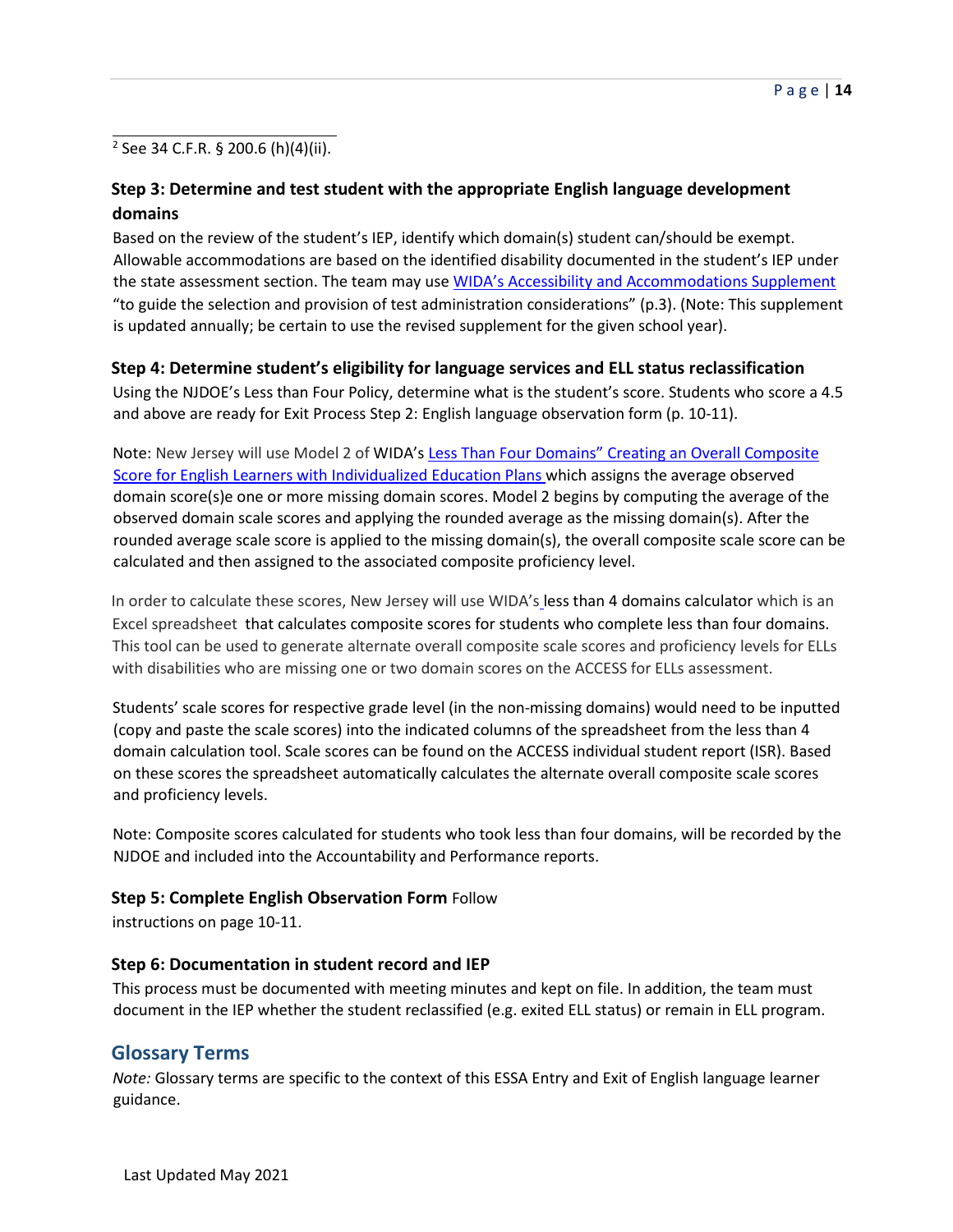**Mid-year** – any student enrolled after the first 30 days of the beginning of school.

**Proficient** – student has met the N.J. Department of Education department-established standard.

**Screening** – a process by which a student is evaluated to determine whether the student needs to be tested for language proficiency.

**Screener** – an assessment tool that may be used after the screening process to determine a student's English language proficiency level and a student's need for language services and placement.

**Standardization** – process of making something conform to a standard for all New Jersey LEAs; no changes are permitted to language or text.

**U.S. School** – any public, charter, private school in the United States.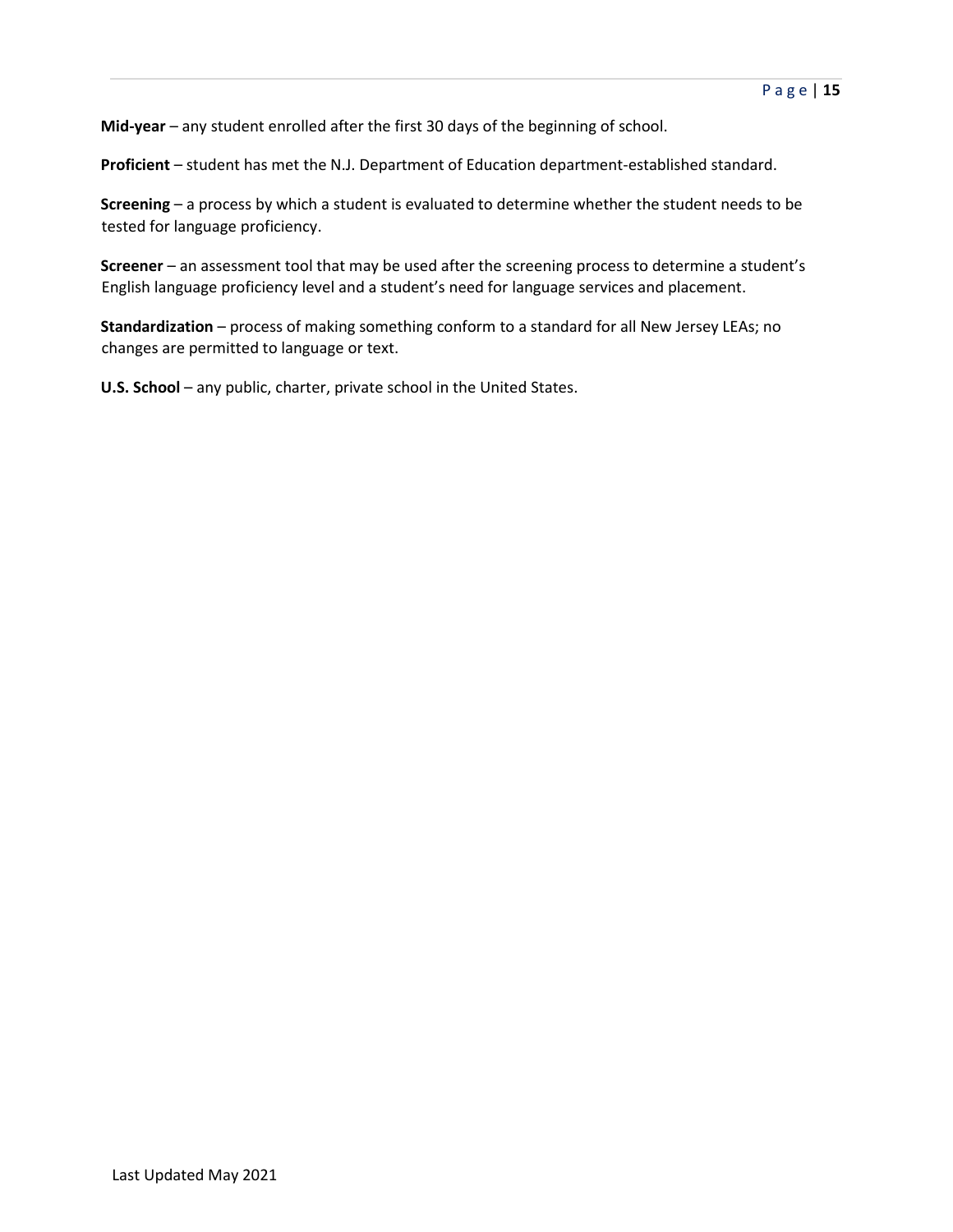# **Appendix A: Home Language Survey (Parent Version)**

## **Purpose**

The home language survey is used solely to offer appropriate educational services [\(U.S. ED EL Toolkit,](https://www2.ed.gov/about/offices/list/oela/english-learner-toolkit/index.html) Chapter 1). This survey is the first of three steps to identify whether a student is eligible to be identified as an English language learner (ELL). "Home" is defined as a student's current place of residence.

## **Student Information**

Student Name:

Date of Birth (MM/DD/YYYY):

Current Address:

#### **Survey Questions**

- 1. List all languages used in the student's home:
- 2. Was the first language used by the student a language other than English?
	- No
	- Yes
- 3. Does the student speak or understand a language other than English?
	- No
	- Yes
- 4. When interacting with others at home (example: parents, guardians, siblings), does the student understand or use a language other than English *most of the time*?
	- No
	- Yes
- 5. When interacting with others outside the home (example: friends, caregivers), does the student understand or use a language other than English *most of the time*?
	- No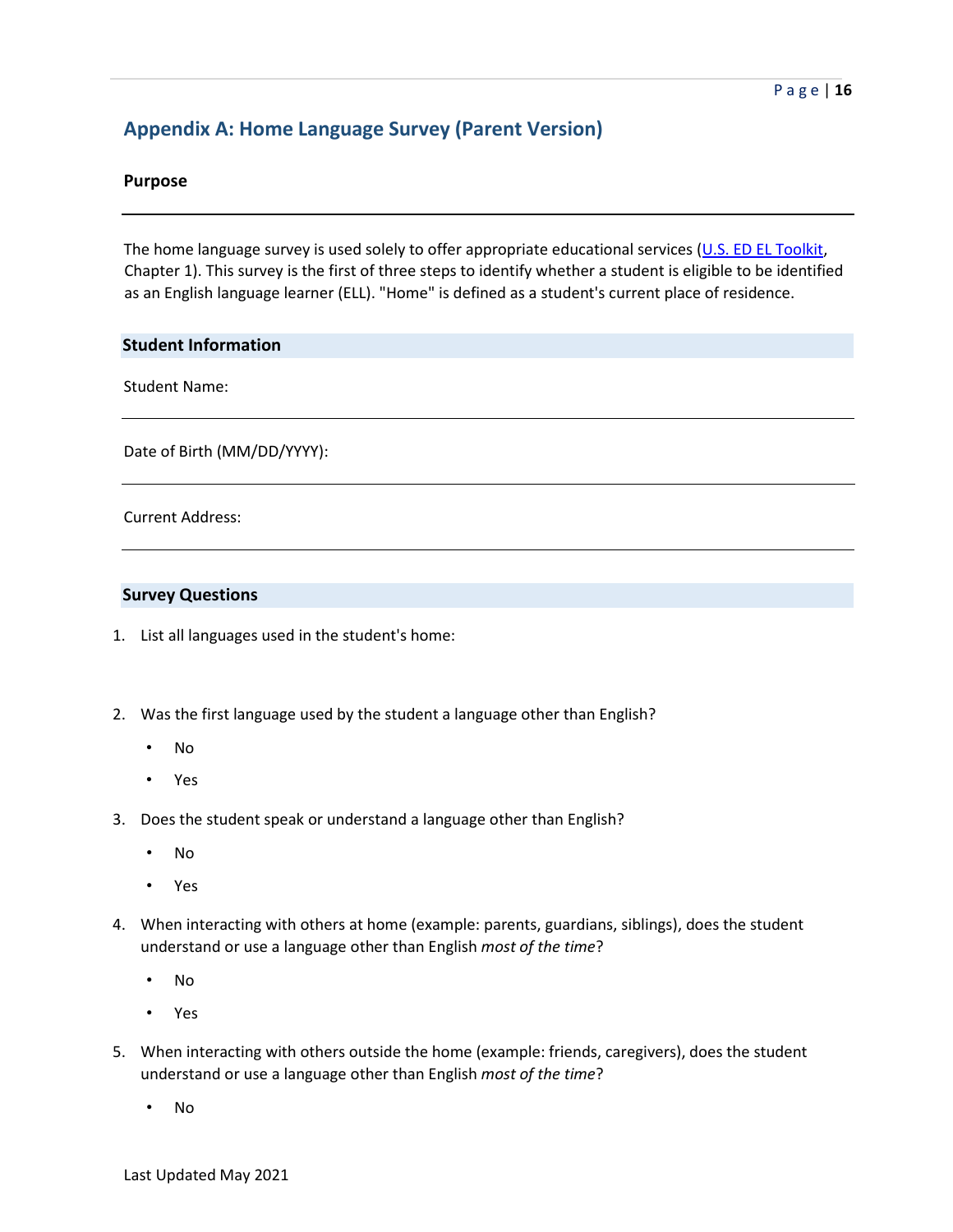• Yes

# **Appendix B: Parent/Guardian Notification Exemplars**

In addition to the parent notification exemplars below, notification letter translations are available on the NJDOE's [Bilingual/ESL Education web page.](http://www.nj.gov/education/bilingual/) All parent/guardian notifications must meet the requirements under *ESSA* and *N.J.A.C. 6A:15*, but this letter format is not mandatory.

<Insert school district/charter school header>

# **Notification of Bilingual/ESL/ELS Program Placement**

|  |  |  | $\Box$ Notification of Initial Placement |
|--|--|--|------------------------------------------|
|--|--|--|------------------------------------------|

 $\Box$  Notification of Continuing Placement

Name of Student: Name of Student: Name of Student: Name of Students and Date: Date:  $\Box$ 

School District/charter school:

School:

Current Grade Level:

Dear parent(s) or guardian(s):

Based on your child's English proficiency test scores, level of academic achievement, and teacher recommendation, we are pleased to inform you that your child will receive instruction in our school district's/charter school's {enter name of program} program. The goal of the school district's/charter school's {enter name of program} program is to help your child learn English and meet age-appropriate academic standards. Although you may request to have your child removed from the {enter name of program} program, students normally participate for a period of {enter minimum years} to{enter maximum years} years. Multiple criteria are used in making determinations regarding when a student no longer needs program services. These criteria include:

Your child's level of English was measured using the following test:

□ WIDA Screener

 $\Box$  W-APT (Kindergarten only)

 $\Box$  WIDA Model

Level of English proficiency:

Your child's level of academic achievement was measured during a records review process upon entrance.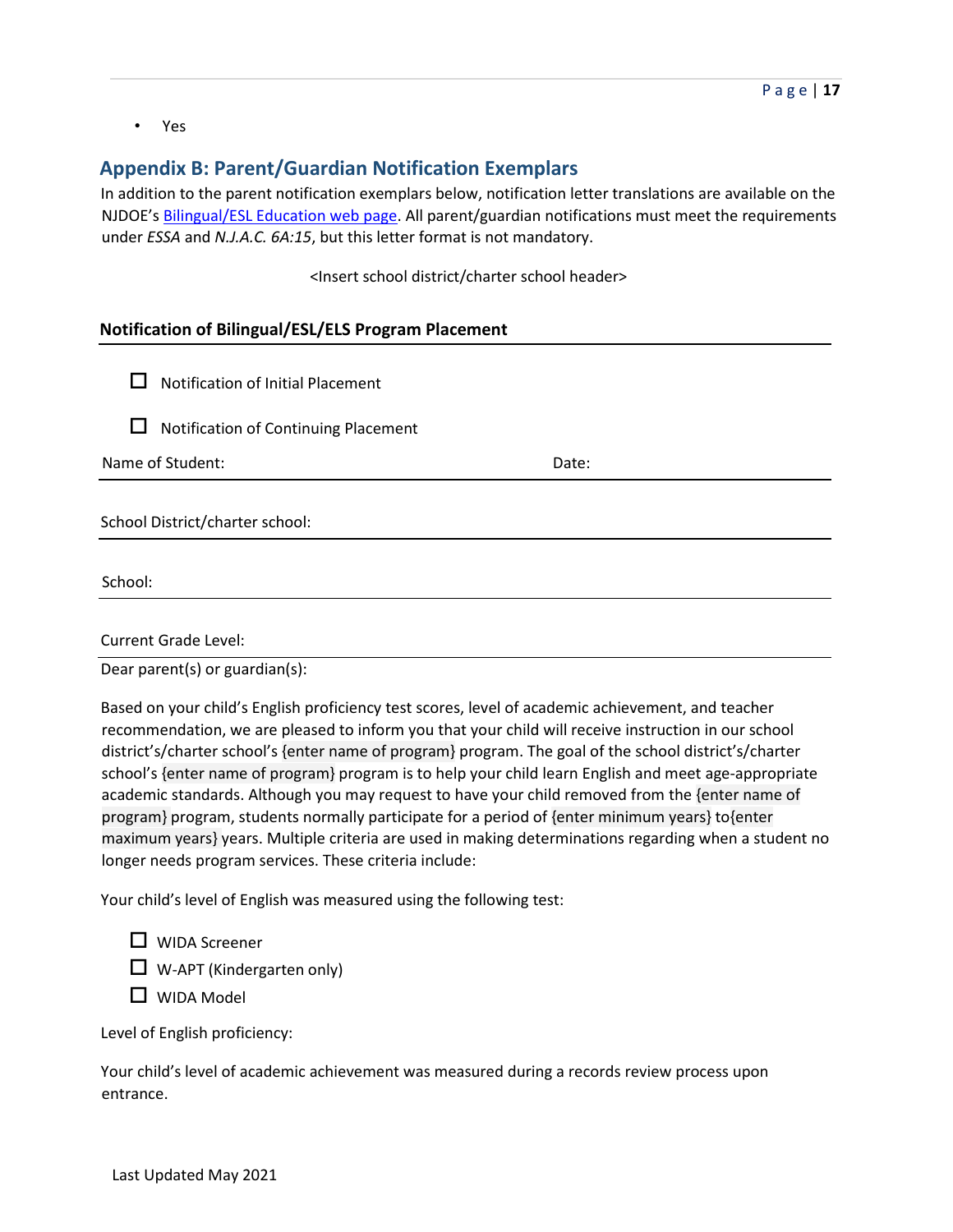If your child has a learning disability, improvement in his/her ability to speak, read, and write in English will help meet the objectives of his/her Individualized Education Program.

Level of academic achievement based on the above assessment:

The method of instruction used in your child's language assistance program is:

| $\Box$ English as a Second Language (ESL)                            |                                                                                                                                                                                                             |
|----------------------------------------------------------------------|-------------------------------------------------------------------------------------------------------------------------------------------------------------------------------------------------------------|
| <b>Bilingual Education:</b><br>ப                                     |                                                                                                                                                                                                             |
| Part-time                                                            |                                                                                                                                                                                                             |
| $\Box$ Full-time                                                     |                                                                                                                                                                                                             |
| $\Box$ English Language Services (ELS)                               |                                                                                                                                                                                                             |
| <b>Program Description:</b><br>choose another program, if available. | Please contact the staff member below in order to request additional information regarding available<br>services or decline program services. You have the right to immediately decline program services or |
| Name:                                                                | Title:                                                                                                                                                                                                      |
| Phone number:                                                        |                                                                                                                                                                                                             |
| Email:                                                               |                                                                                                                                                                                                             |
| Sincerely,                                                           |                                                                                                                                                                                                             |
| {enter name}                                                         |                                                                                                                                                                                                             |
|                                                                      | <insert district="" header=""></insert>                                                                                                                                                                     |
| Notification of Bilingual/ESL/ELS Program Exit                       |                                                                                                                                                                                                             |
| Name of Student:                                                     | Date:                                                                                                                                                                                                       |

School District/charter school: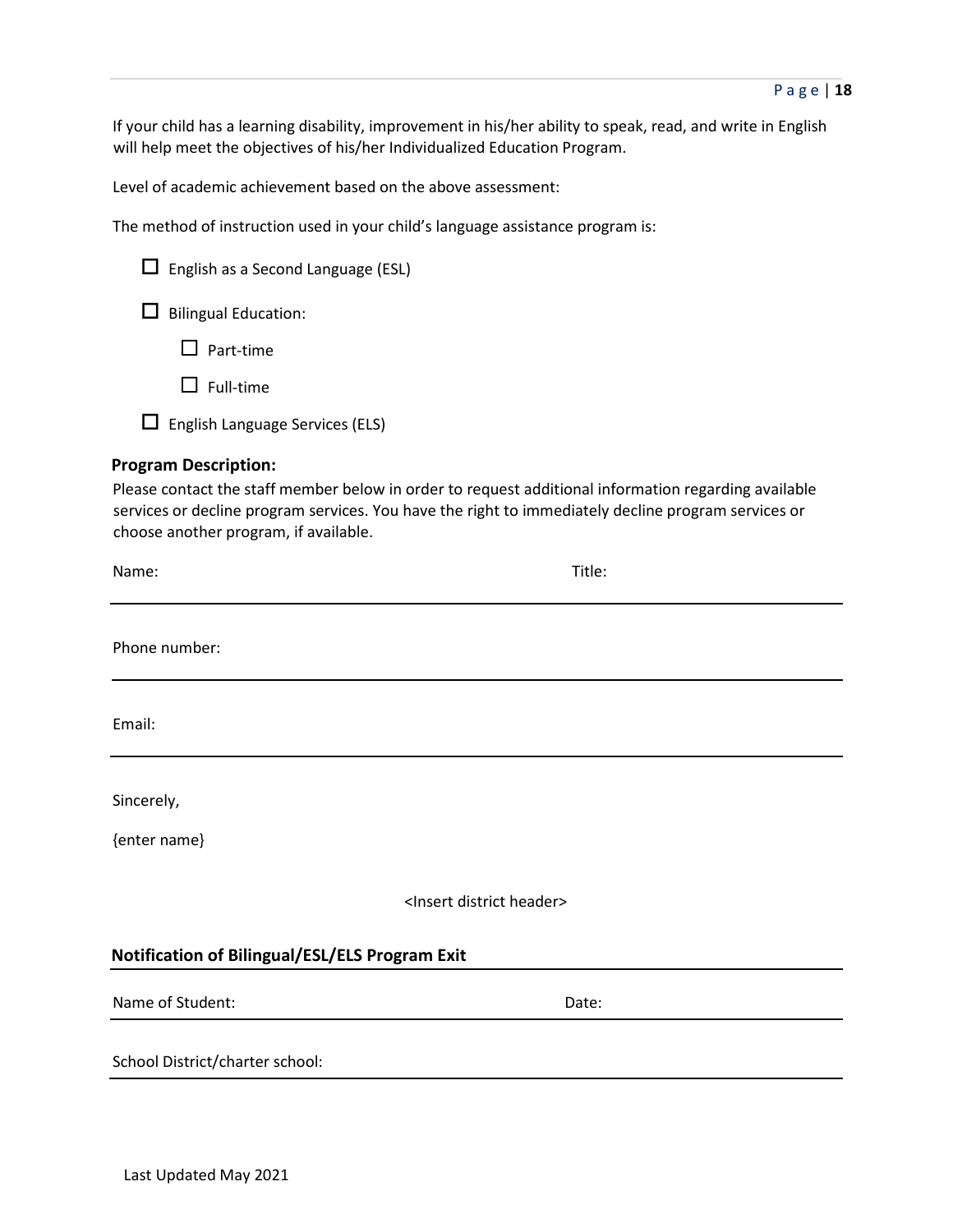School:

Current Grade Level:

Dear parent(s) or guardian(s):

Based on your child's English proficiency test scores, level of academic achievement, and teacher recommendation, we are pleased to inform you that your child has exited English language learner services.

Your child's level of English was measured using the following test:

□ WIDA Screener  $\Box$  W-APT (Kindergarten only)  $\Box$  WIDA Model

Level of English proficiency:

For more information about your child's score, see the attached score report.

Our school will monitor your child's progress to ensure that additional support is provided, as needed. We commend your child's attainment of English proficiency and your engagement in your child's education. Please contact the staff member below in order to request additional information regarding any questions you may have.

Name: Title:

Phone number:

Email:

Sincerely,

{enter name}

# **Appendix C: [Parent/Guardian Notification Checklist](https://www.state.nj.us/education/bilingual/title3/accountability/notification/)**

Each school district/charter school using funds under Title I or Title III to provide a language instruction educational program (LIEP) must provide written notification to parents regarding their child's language instructional program. This check list allows school districts/charter schools to evaluate their parent/guardian notification letter for compliance.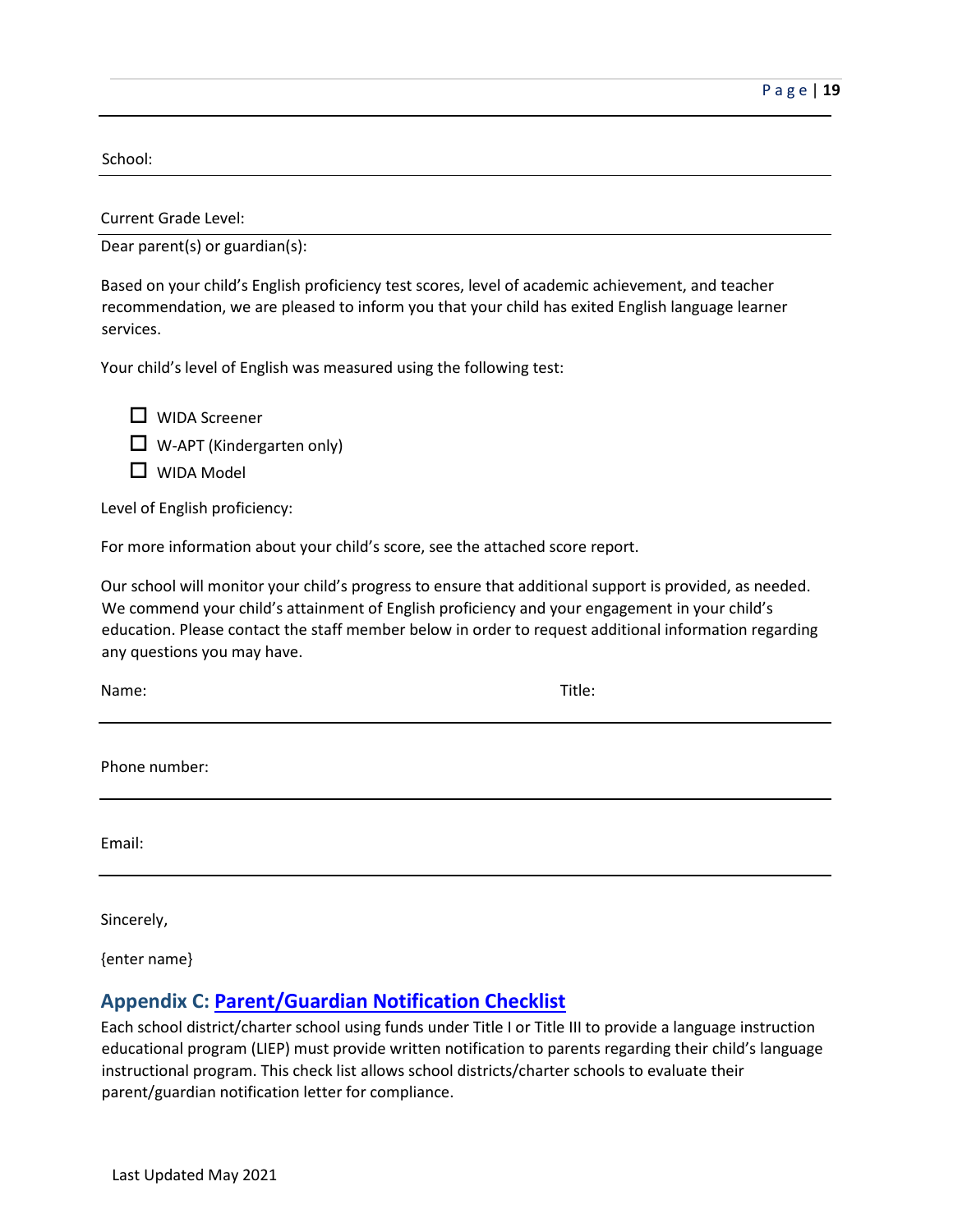## P a g e | **20**

| <b>School District Name:</b>                            | County:                                                                                                                                                                                                                                                                                                                                         | <b>ESEA-20</b> |                  |    |
|---------------------------------------------------------|-------------------------------------------------------------------------------------------------------------------------------------------------------------------------------------------------------------------------------------------------------------------------------------------------------------------------------------------------|----------------|------------------|----|
|                                                         | <b>Required Element</b>                                                                                                                                                                                                                                                                                                                         |                | Yes              | No |
| program).                                               | 1. The school(s) has/have informed the parent(s) of an English language learner (ELL)<br>that their child has been identified for participation in a LIEP within 30 days after<br>the beginning of the school year (or, for students who arrive after the first 30<br>days, within two weeks of the child's placement in a language instruction |                | Include<br>Date: |    |
| the parents understand.                                 | 2. The notification is distributed to parent(s) of participating ELLs, in an<br>understandable and uniform format and, to the extent practicable, in a language                                                                                                                                                                                 |                |                  |    |
| proficiency and meet state standards toward graduation. | 3. The notification identifies why the child was identified as an ELL and why the child<br>needs to be place in a LIEP that will assist the child to develop and attain English                                                                                                                                                                 |                |                  |    |
| was assessed, and the child's academic level.           | 4. Parents are informed about the child's level of English proficiency, how such level                                                                                                                                                                                                                                                          |                |                  |    |
| if applicable are communicated to parents.              | 5. The method of instruction that will be used to serve the ELL, including a<br>description of other methods of instruction available and how those methods<br>differ in content, instructional goals, and the use of English and a native language,                                                                                            |                |                  |    |
| child in attaining English and meeting state standards. | 6. The parents are notified of how the program will meet the specific needs of the                                                                                                                                                                                                                                                              |                |                  |    |
|                                                         | 7. Parents of participating ELLs are informed about the program's exit requirements,<br>the expected rate of transition into a classroom not tailored for ELL students, and,<br>in the case of high school students, the expected rate of graduation.                                                                                           |                |                  |    |
| child with a disability.                                | 8. The school(s) informs parents of participating ELLs of how the instructional<br>program will meet the objectives of an individualized education program of a                                                                                                                                                                                 |                |                  |    |
| method of instruction.                                  | 9. Written guidance is provided on the rights that parents have to remove their child<br>from a program upon their request, or to choose another available program or                                                                                                                                                                           |                |                  |    |
| program services.                                       | 10. Parents are provided information on who to contact if they have questions about                                                                                                                                                                                                                                                             |                |                  |    |

# **Appendix D: English Learners with Disabilities**

ESEA section 1111(c)(4)(B)(iv) requires that the performance of all ELLs on the ELP assessment be included in accountability systems, and this includes the performance of ELLs with disabilities. ESEA section 1111(b)(2)(G) specifies that a State's annual ELP assessment must include student performance